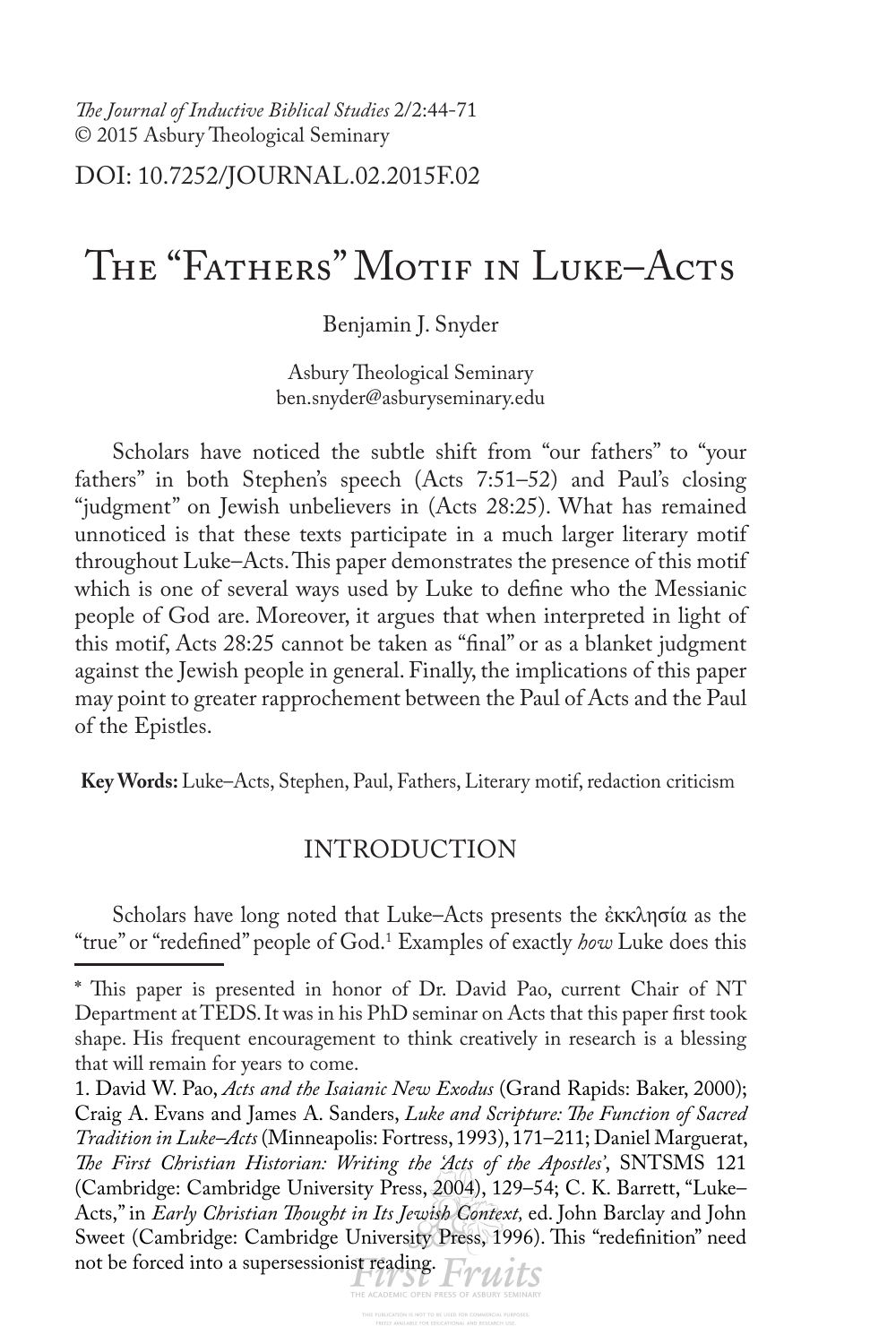include the following: 1) the use ὁδός terminology to describe the ἐκκλησία; 2 2) the portrayal of the ἐκκλησία as the rightful heir and correct interpreter of Hebrew Bible (HB);<sup>3</sup> 3) the portrayal of the Jesus movement as the fulfillment of the prophecies of the HB;<sup>4</sup> 4) the use of anti–idol polemic;<sup>5</sup> and 5) the use of the "table fellowship motif."6 While sharing general agreement with these observations, it is the goal of this paper to consider another means by which Luke defnes the people of God. We will do this by exploring Luke's use of what may be called the "Fathers" Motif.

What exactly is the Fathers Motif? In short, Luke intentionally employs terminology throughout Luke–Acts that pertains to ancestry. At the basic level, this terminology is neutral since one's ancestry is normally not chosen. However, Luke is knowledgeable of two types of Israelite ancestors as portrayed in the HB, those who respond to God in faith and obedience<sup>7</sup> and those who reject Him and his word.8 By shaping this motif throughout Luke– Acts, he portrays contemporaries as being descendants either of the "family

3. Susan J. Wendel, *Scriptural Interpretation and Community Self–Defnition in Luke–Acts and the Writings of Justin Martyr*, SNT 139 (Leiden: Brill, 2011); Bart J. Koet, *Five Studies on the Interpretation of Scripture in Luke–Acts*, SNTA 14 (Leuven: Leuven University Press, 1989), 97–118; Evans and Sanders, *Luke and Scripture*, 171–211; Bovon, *Luke the Teologian*, 90–99.

4. Gregory E. Sterling, *Historiography and Self–Defnition: Josephos, Luke–Acts, and Apologetic Historiography*, NovTSup 64 (Leiden: Brill, 1992).

5. Pao, *Isaianic New Exodus*, 208.

6. David W. Pao, "Waiters or Preachers: Acts 6: 1–7 and the Lukan Table Fellowship Motif," *JBL* 130 (2011): 127–44.

7. For a recent treatment of its positive use in Deuteronomy, see Jerry Hwang, *Te Rhetoric of Remembrance: An Exegetical and Teological Investigation into the"*  Fathers" in Deuteronomy, Siphrut: Literature and Theology of the Hebrew Bible 8 (Winona Lake, IN: Eisenbrauns, 2012).

8. This same dichotomy is appealed to by the author of Hebrews as well in chapters 3 and 4. Moreover, it is not exclusive to the Jesus movement since Qumran recognized a similar polarity. E.g., one had to be a member of the community to experience atonement from  $\lim_{\text{PHE ACOEMIC OF EN PRES S OF AS BURS SET 24, 12}} (1Q52.25 \text{ m}^3)(1214 \text{ fs} - 10.2-9).$ 

<sup>2.</sup> David Pao understands this terminology within the framework of the Isaianic New Exodus (*Isaianic New Exodus*, 59–69); cf. Francois Bovon, *Luke the Teologian: Fifty–Five Years of Research (1950–2005)*, 2nd ed. (Waco, TX: Baylor University Press, 2006), 362–64.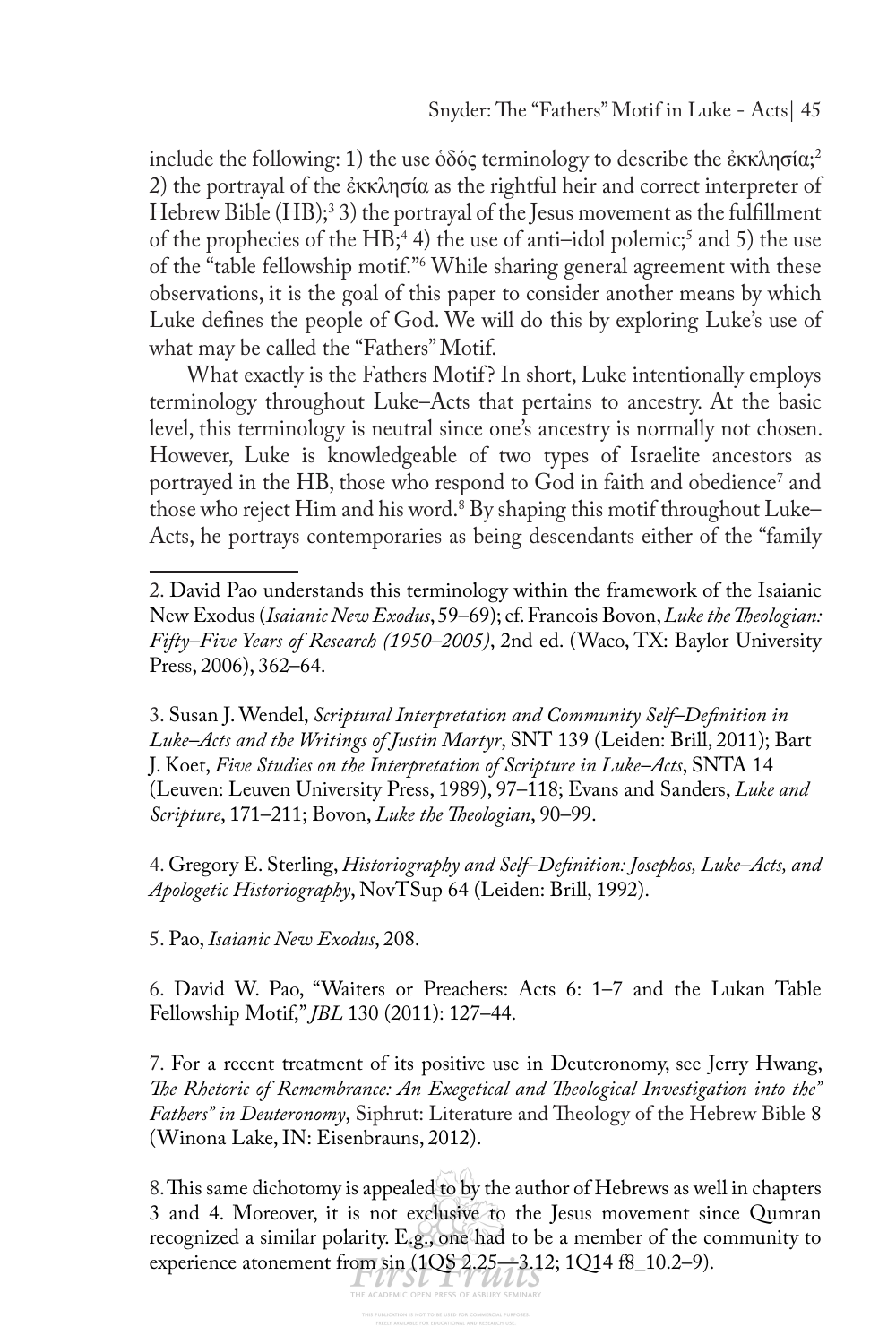of God" or of "that generation" which regularly opposes the work of God. For Luke, the determining factor hinges on one's acceptance or rejection of Jesus.

To illustrate this, consider Acts 7 where Stephen employs the phrase "our fathers" (οἱ πατέρες ἡμῶν) multiple times in his summary of Israelite history;<sup>9</sup> we have numerous examples of such historical synopses.<sup>10</sup> At frst glance, it appears Stephen is attempting to gain solidarity with the audience. Yet, at a key rhetorical turning point that precipitates his death we fnd the phrase "your fathers" (οἱ πατέρες ὑμῶν) used twice (7:51– 52) in combination with accusatory labels such as "stif–necked" and "uncircumcised in heart and ears."<sup>11</sup> Such a juxtapositioning of phrases is potent; if Stephen intended to build solidarity with this audience, why the switch to "your" (ὑμῶν)? If he was not attempting to build solidarity, then what was his intention in using "our" (ἡμῶν) throughout the rest of the speech?

Additionally, although we do not fnd the same switch repeated by Paul, he also uses the phrase "your fathers" before announcing his "judgment" on the Jewish unbelievers at Rome. Such observations raise further questions: Is this a fragment of stock rhetoric against Jewish unbelievers? Who intends the impact of this phrase, Stephen and Paul or Luke? Who are the "fathers" referred to by the phrase οἱ πατέρες ὑμῶν? Is the phrase intended as an anti–Jewish remark?12 Is it found elsewhere in Luke–Acts, and if so, what literary function does the phrase have?

11. All translations are the author's unless otherwise noted.

"Vos pères," 401–15).



<sup>9.</sup> Acts 7:11, 12, 15, 19, and 32. For a comparison of textual variants in Codices B and D related to the personal pronoun, see Philip Maertens, "'Vos pères' ou 'nos pères': la question de l'appartenance ethnique dans le texte grec du livre des Actes du Codex Bezae (D 05)," *NTS* 58 (2012): 407.

<sup>10.</sup> For other examples of such summaries, see Deut 6:20–24; 26:5–10; Josh 24:2–13; 1 Sam 12:8–13; Neh 9:6–31; Ps 78:5–72; 105:7–44; 106:7–46; 135:5–12; 136:4–25; Ezek 20:5–29; Jdt 5:6–19; 1 *Macc* 2:52–60; *Wis* 10:1—11:1; *Sir* 44:3– 50:21; *3 Macc* 2:4–12; 6:4–8; *1 En*. 85:3–90:38; 93:3–10; 91:11–17; *2 Bar.* 56:2— 74:4; *4 Ezra* 3:4–36; 14:2933; *Sib. Or.* 3:248–94; CD II, 17–IV, 12; Josephus, *J.W.*  5.379–412; *Ant*. 3.86–87; 4.40–49.

<sup>12.</sup> While Bart Ehrman is correct to observe that interpreters should be attentive to the potential impact the social context of scribes may play in transmitting scripture, Philip Maertens demonstrates contrary to his theory that the exemplar to Bezae's text of Acts shows evidence of Jewish–friendly transmission (Maertens,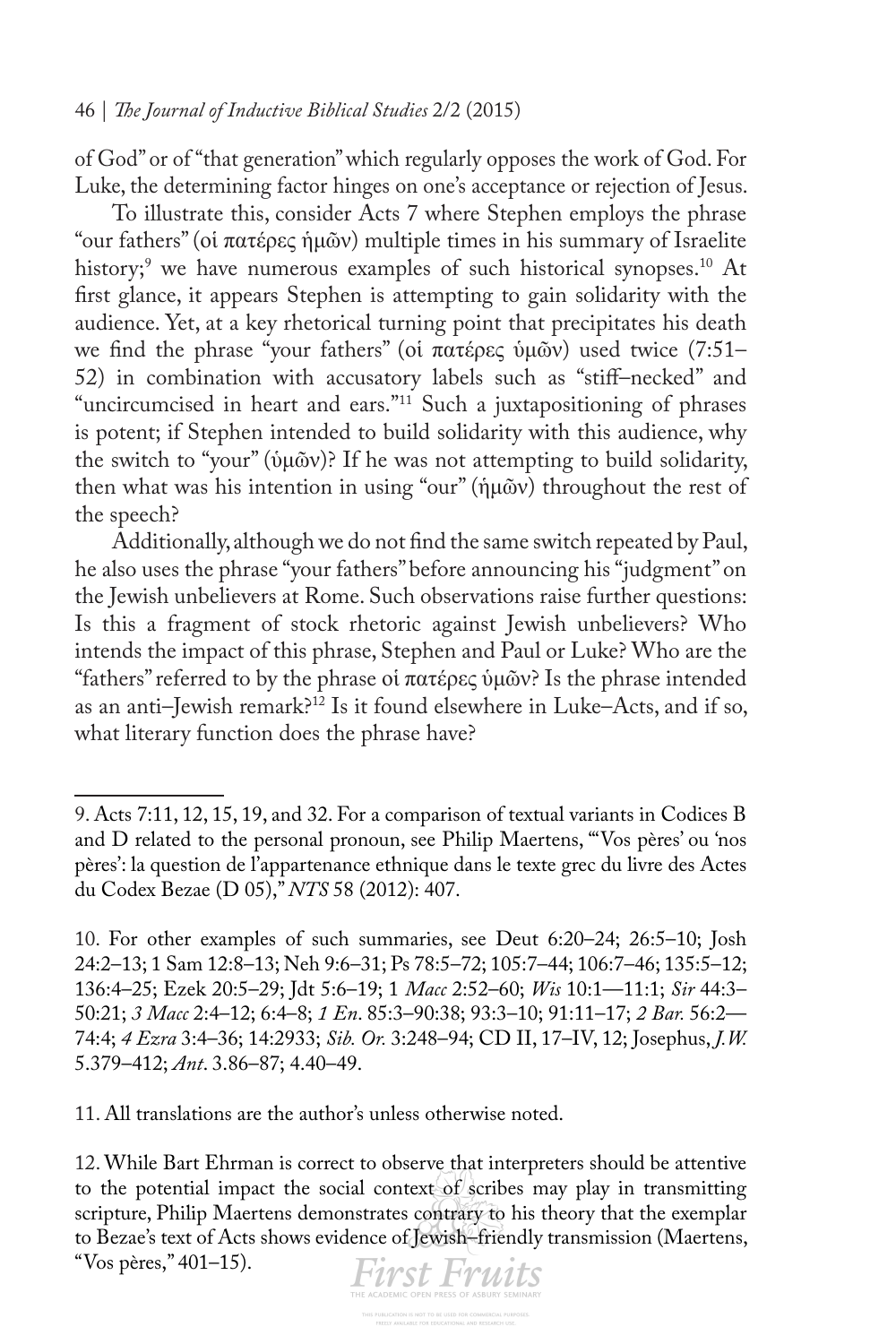Returning to Stephen's speech, one could (and should) try to answer these questions by analyzing the phrase in its immediate context. Yet, as David R. Bauer and Robert A. Traina point out, "Most readers . . . can observe details much more easily than they can see the major dynamics of broad units, such as the biblical book" and they "often have great difficulty in transcending the details in such a way as to see the whole."13 Examining each pericope in isolation, then, only offers a *partial* response to the questions. Since the phrase οἱ πατέρες is part of a larger literary motif, this invites the exegete to consider its role at the book level, a foundational principle of Inductive Biblical Study (IBS).<sup>14</sup> The reason we are able to apply book level analysis to both Luke and Acts is because scholars believe with good reason that Luke originally completed these two books as a single work and that they were separated sometime after this.

Thus, this paper shows the explanatory power of combining attention to textual, episodic detail with thematic, book–level analysis. It will demonstrated that Luke employs the Fathers Motif in Luke–Acts as one of the means by which he defnes who are the Messianic people of God. First, I will note the assumptions and methodology accompanying and guiding the analysis. Second, I will demonstrate the presence of the motif while explaining how it illuminates the interpretation of the passages in which it is found. Finally, we will draw some conclusions and suggest implications of this research.

# ASSUMPTIONS & METHODOLOGY

In an argument of this nature, the literary unity of Luke–Acts is obviously assumed15 and unfortunately there is not space to respond to

<sup>13.</sup> *Inductive Bible Study: A Comprehensive Guide to the Practice of Hermeneutics*  (Grand Rapids: Baker, 2014), 80.

<sup>14.</sup> Bauer and Traina, *Inductive Bible Study*, 79–142.

<sup>15.</sup> This is the majority view. For a discussion of the main approaches see I. Howard Marshall ("Acts and the Former Treatise," in The Book of Acts in its Ancient Literary Setting [ed. Bruce W. Winter and Andrew D. Clark; vol. 1 of The Book of Acts in its First Century Setting, ed. Bruce W. Winter; Grand Rapids: Eerdmans, 1993], 163–82). Finite Alexande OPEN PRESS OF ASSURY SEMINARY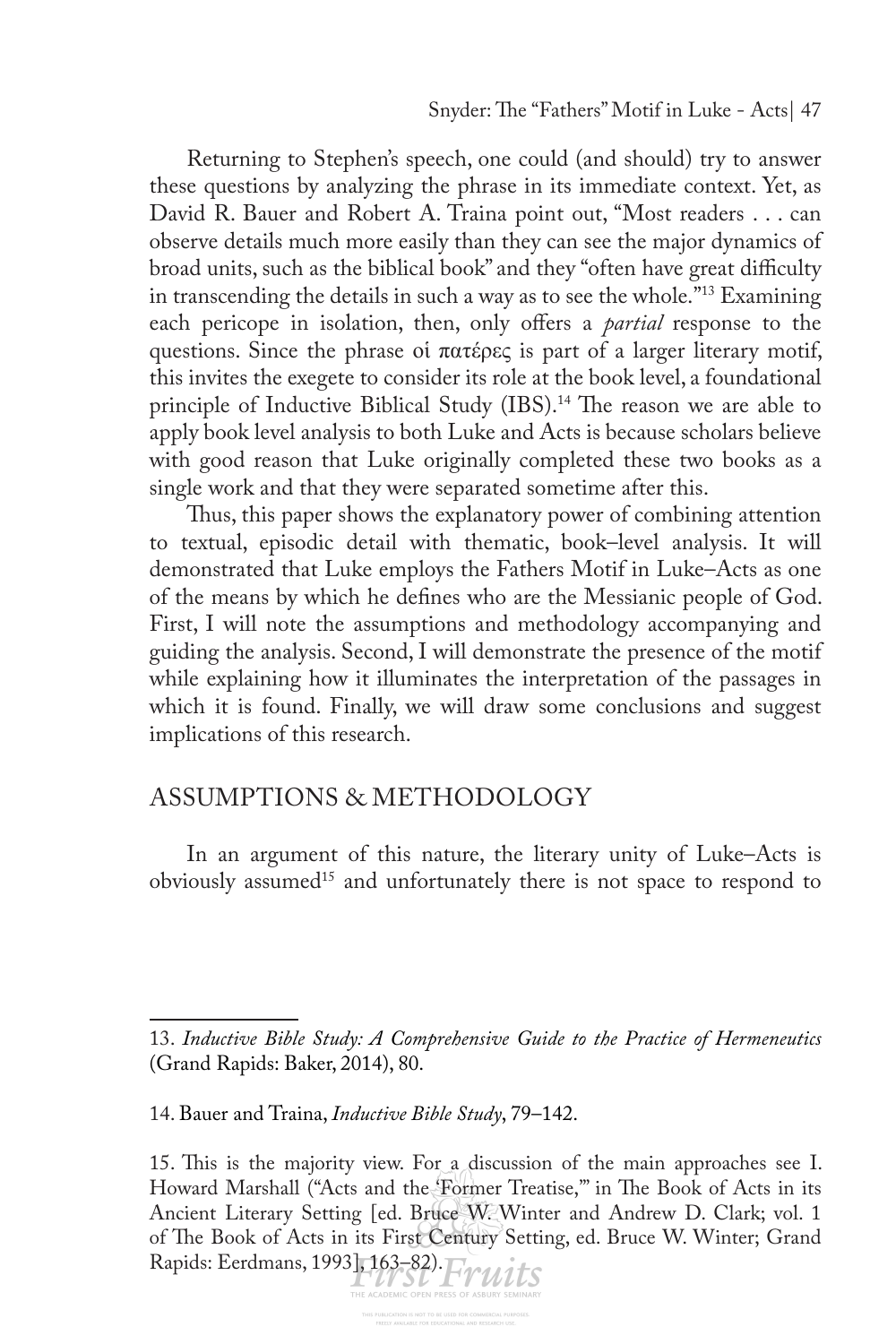objections.16 It is important to note that while demonstrating the presence of a motif and arguing for literary unity are two diferent arguments, the former supports the latter. Second, assuming this unity, it follows that the author will choose when to employ the Fathers Motif and thereby defne the identity of the "fathers" to whom he refers.<sup>17</sup> Third, the terminology related to the motif is intentionally used by the author to refer to both *physical* descendants on the one hand and *spiritual* descendants on the other; context will indicate which is in view. The terms "parentage" and "ancestry" are used interchangeably throughout this paper.

Before moving to analysis, we must frst defne a motif and the criteria used for its identifcation. A motif may be defned as "a pattern that appears in a written text" and is "made up of a set of *conventions*" that form the expectations of the reader and that lead the reader to realize that *repeated elements are not intended by the author to be understood in isolation* but as a "familiar landscape."<sup>18</sup> This would fall under "literary observations" in IBS that "may strike the reader as potentially signifcant in the communication of the sense of the passage."19

Horst Daemmrich offers the following seven criteria as typifying a motif<sup>:20</sup>

17. As correctly noted by Maertens ("Vos pères," 405).

18. Leland Ryken et al., eds., *Dictionary of Biblical Imagery* (Downers Grove, IL: InterVarsity Press, 1998), xv, emphasis original; cf. H. Porter Abbott, *Te Cambridge Introduction to Narrative*, 2nd ed. (Cambridge: Cambridge University Press, 2008), 95–99. For a comprehensive discussion see also William Freedman, "The Literary Motif: A Definition and Evaluation," *Novel* 4 (1971): 123–31; and Robert Alter, *Te Art of Biblical Narrative*, rev. ed. (New York: Basic Books, 2011), 111–41.

19. Bauer and Traina, *Inductive Bible Study*, 162.

20. He does not specify whether all criteria must be present at the same time ("Temes and Motifs in Literature: Approaches*—*Trends*—*Defnition," *German Quarterly* [1985]: 566–75).**First Fruits** 

<sup>16.</sup> E.g., Mikeal C. Parsons and Richard I. Pervo, *Rethinking the Unity of Luke and Acts* (Minneapolis: Fortress, 1993); Patricia Walters, *Te Assumed Authorial Unity of Luke and Acts: A Reassessment of the Evidence*, SNTSMS 145 (Cambridge: Cambridge University Press, 2011).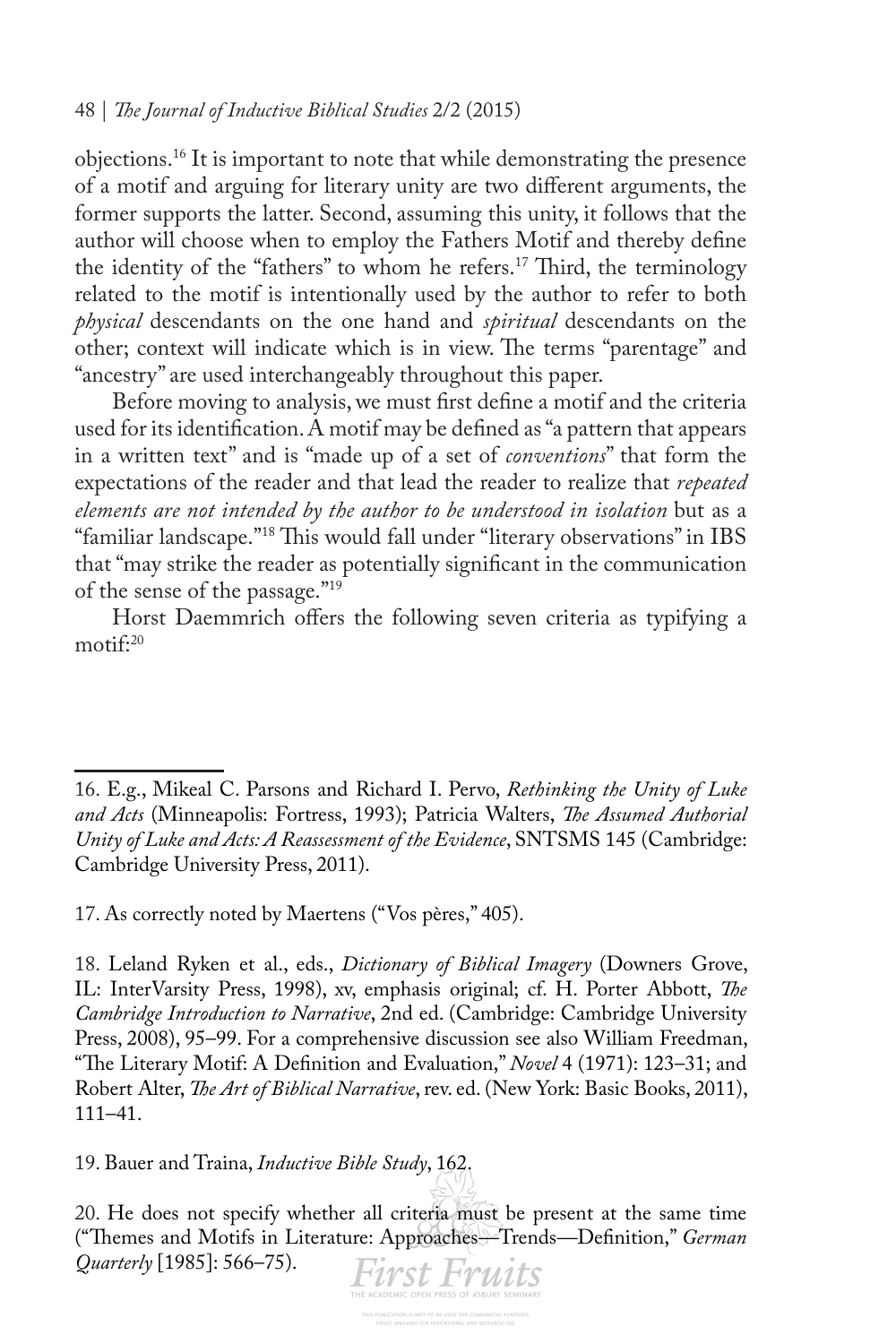| <b>SEVEN CRITERIA TYPIFYING A MOTIF</b> |                                                                                                |  |
|-----------------------------------------|------------------------------------------------------------------------------------------------|--|
| $(1)$ semblance                         | must have recognizable traits                                                                  |  |
| (2) positional alignment                | shifts the narrative in a new direction                                                        |  |
| (3) polar dimension                     | highlights extremes in a given scenario                                                        |  |
| $(4)$ tension                           | contributes to the creation of tension and<br>requires reflection on the part of the reader    |  |
| (5) schematization                      | creates standardized, repetitive and<br>recognizable characteristics                           |  |
| (6) supporting themes                   | do not stand alone but are attached to<br>themes                                               |  |
| (7) textual organization                | "contribute to the textual arrangement" and<br>their "early introduction raises anticipation." |  |

In short, a motif involves the "major structural relationship" of recurrence that conveys emphasis, thematic development, and descriptive depth and richness.21 Yet, the motif is not always repeated verbatim, but rather is strategically located at key places and is integrally connected to the overarching purposes of the text.<sup>22</sup>

The criteria we are using for identifying the Fathers Motif is that it must include language that implies parentage (e.g. "fathers" or "sons of ") and occur in a polemical or confrontational context.<sup>23</sup> As with any literary device, there can be "false positives" that do not relate to the motif (e.g., "John, son of Zechariah" in Luke 3:2). Likewise, a seemingly "normal"

<sup>21.</sup> Tese three efects of recurrence are described in Bauer and Traina, *Inductive Bible Study*, 95.

<sup>22.</sup> In Daemmrich's words, "their arrangement, distribution, repetition, and variation . . . guide the reader's perception of organization and signifcation" ("Themes and Motifs," 573).

<sup>23.</sup> One could also consider the texts dealing with "this generation." E.g., Luke 7:31; 9:41; 11:29–32, 50–51; 17:25; 21:32. Unfortunately, this article does not include analysis of these due to space.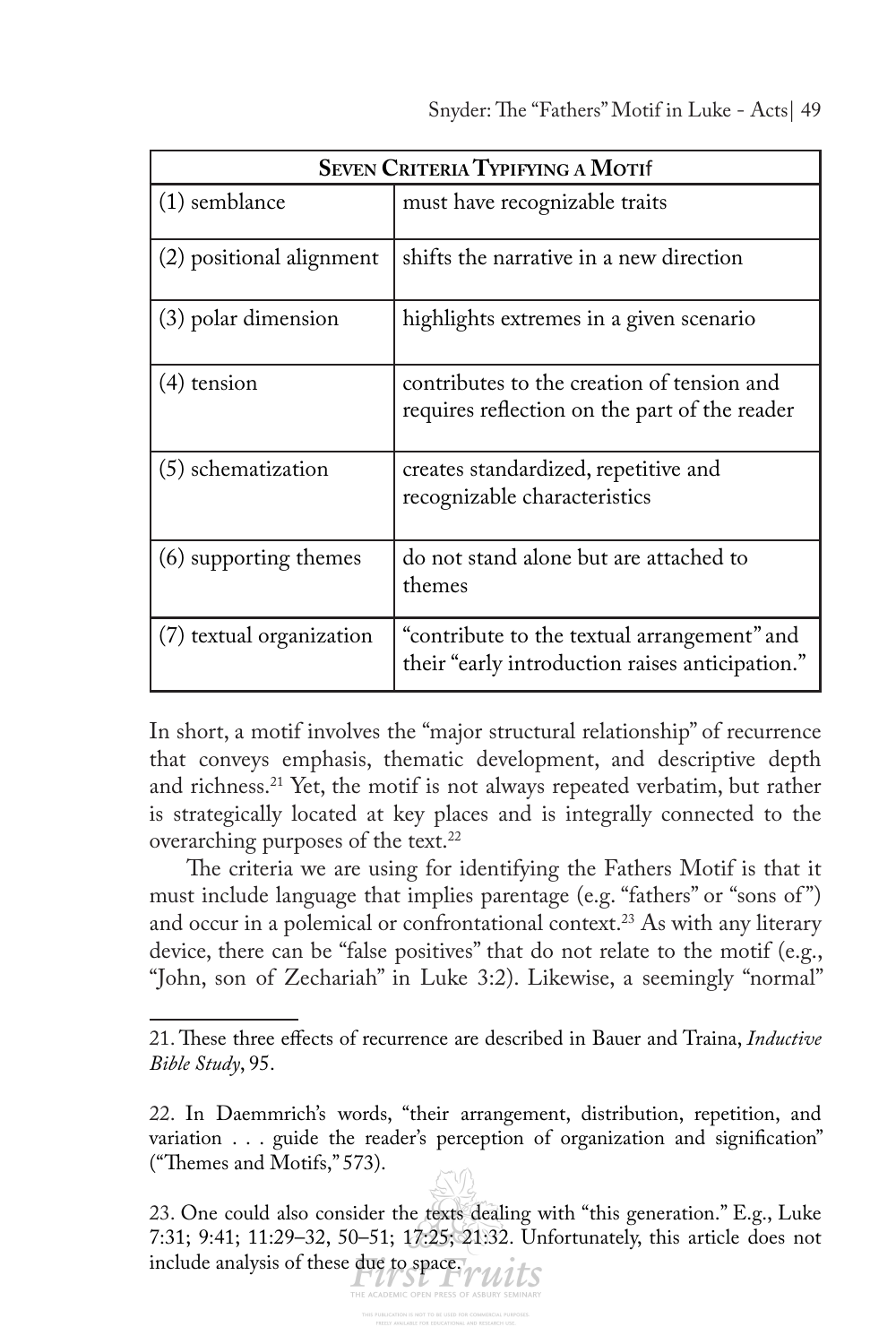use of a term may play into the hand of the author developing the motif, while alone not drawing any attention by itself. So, contextual indicators are evidential clues for identifying the presence or absence of the theme in such cases.

### *2. Te Fathers Motif*

In the following survey, I identify and discuss those passages meeting the above criteria for the presence of the Fathers Motif, frst in Luke then in Acts. This will allow one to see progressive development in the motif. Commentators generally treat these texts as independent from one another or may notice "parallels" between certain characters or phrases, but the presence and signifcance of the Fathers Motif has not yet been identifed to my knowledge.

## THE GOSPEL OF LUKE

#### *Luke 2:41–51*

Ancient historians and biographers often provided anecdotal stories about significant people or child prodigies.<sup>24</sup> It is clear that Jesus' wisdom is underscored, $25$  but this pericope's connection to the preceding material raises the interpretive question, Why here?<sup>26</sup> Fitzmyer finds the pericope "ill–suited" suggesting that it "could be dropped without any great loss to the narrative."27 But why would Luke needlessly include this section or go to the pains of adding it later as Fitzmyer suggests? Prior to the Temple account, Simeon (2:25–28) and Anna (2:36–38) both prophesy about Jesus. Simeon is specifcally "waiting for the consolation of Israel" and was promised that he would not die before he sees the Messiah. Anna joins Simeon "at that very hour" and begins to "speak of [ Jesus] to all who

<sup>24.</sup> Craig S. Keener, *Te IVP Bible Background Commentary: New Testament*, 1st ed. (Downers Grove, IL: InterVarsity Press, 1993), Luke 2:41–52; Francois Bovon, *Luke 1: A Commentary on the Gospel of Luke 1:1—9:50*, Hermeneia (Minneapolis: Fortress, 2002), 111.

<sup>25.</sup> Frédéric Godet, *Commentaire sur l'Évangile de Saint Luc*, 3rd ed., 2 vols. (Neuchatel: Attinger, 1888), 1:202.

<sup>26.</sup> Bauer and Traina discuss the importance of this question in ch. 11 "The Survey" of Books–as–Wholes" (*Inductive Bible Study*, 126).

<sup>27.</sup> *Te Gospel According to Luke I–IX: Introduction, Translation, and Notes*, AB 28 (New York: Doubleday, 1982) 435 36 rst Fruits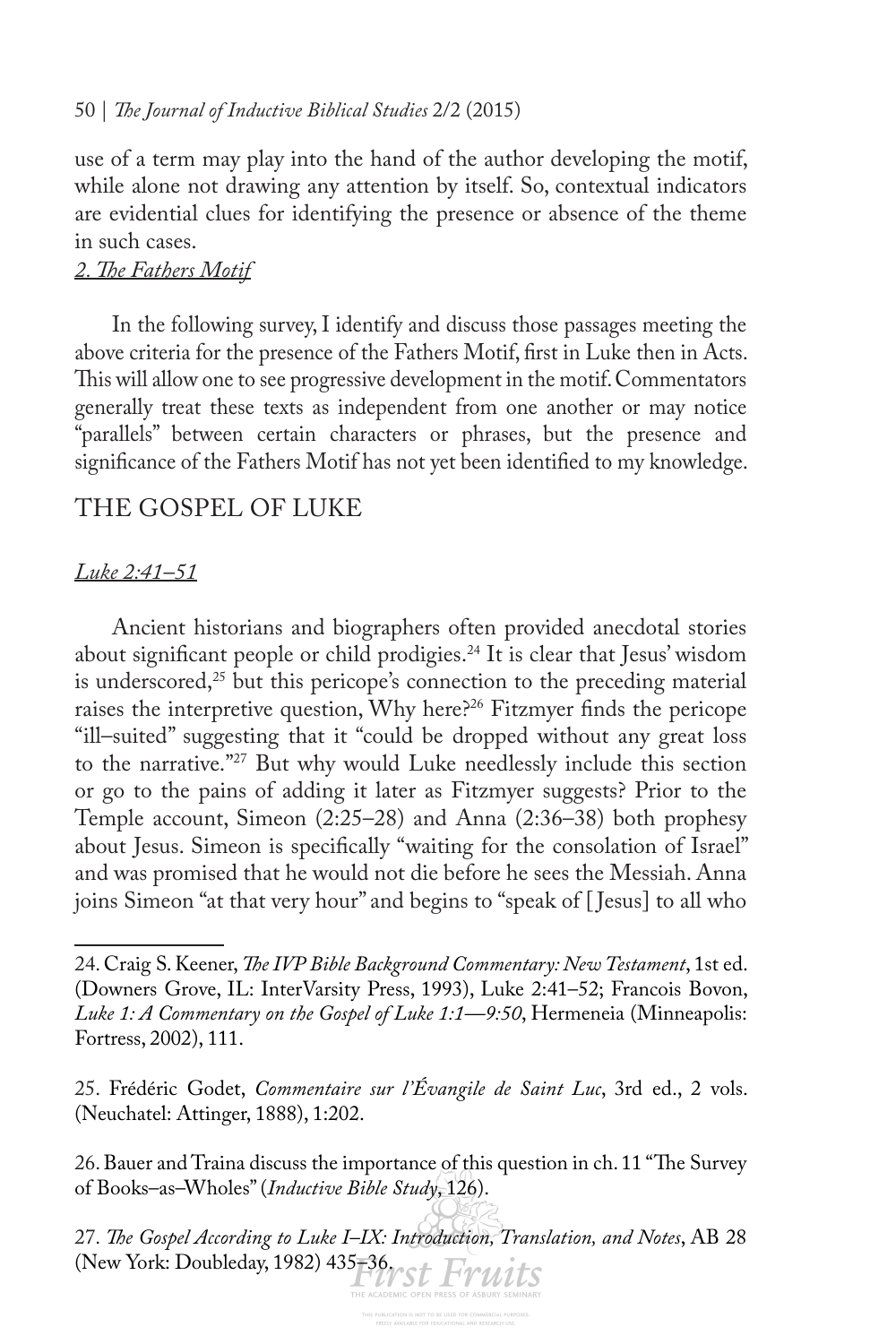were waiting for the redemption of Jerusalem" where his parents fnd him a few verses later. In other words, *the identity of Jesus is being laid out vis–à–vis his ancestry*.

How so? Despite the fact that the readers are aware of the virgin birth (1:26–38) and that Joseph is not technically his "father," Luke refers to Jesus' "parents" (2:41, 43, 48), the search among the "relatives" (2:44), and has Mary refer to Joseph as Jesus' "father" (2:48). Note the confrontational context. Moreover, it is *Mary* who speaks in the place of Joseph which serves to "make the opposition of the two fathers graphic in the dialogue."<sup>28</sup> When juxtaposed with Jesus' response, "Did you not realize that I must be concerned with the things of my Father?" (2:49), Luke downplays Jesus' human parentage while elevating his spiritual Father; note also the provoked response  $(2:50)$ . The importance of this development at the beginning is due to the fact that one's acceptance or rejection of Jesus is directly related to whether one is "related" to him, not by blood, but by recognition of who he is and obedience to him. This sets the stage for the inadequacy of one claiming Abraham as one's father.

#### *Luke 3:7–9*

John was the frst to be introduced by Luke in the "infancy narratives" and here maintains his role as forerunner to Messiah. Note the polemical context. There are two phrases pertinent to our discussion in Luke's description of his prophetic message and call to repentance. The first is "brood of vipers."29 By this, John makes an evaluative statement about their parentage *that is based on their past conduct*. That he intended this accusation as a veiled reference to being offspring of the Devil<sup>30</sup> may be inferred by his admonition in the second phrase, "do not begin to say to yourselves 'Abraham is our father.'" Frédéric Godet also notes the "allusion à un autre

28. Bovon, *Luke 1:1—9:50*, 113.

29. "Brood" is defned as the "product of the activity expressed by γεννάω **that which is produced or born**" (BDAG, γέννημα, emphasis original).

30. The plural genitive of source (ἐχιδνῶν) would not conflict with a veiled reference to Satan since it is plural by virtue of its identifying "class" of offspring. Mikeal Parsons et al. call it a "genitive of relationship" (*Luke: A Handbook on the Greek Text*, Baylor Handbook of the Greek New Testament (Waco, TX: Baylor University Press, 2010], 105). Mark L. Strauss, "Luke," in *Zondervan Illustrated Bible Backgrounds Commentary: Matthew, Mark, Luke*, ed. Clinton E. Arnold (Grand Rapids: Zondervan, 2002), 355. With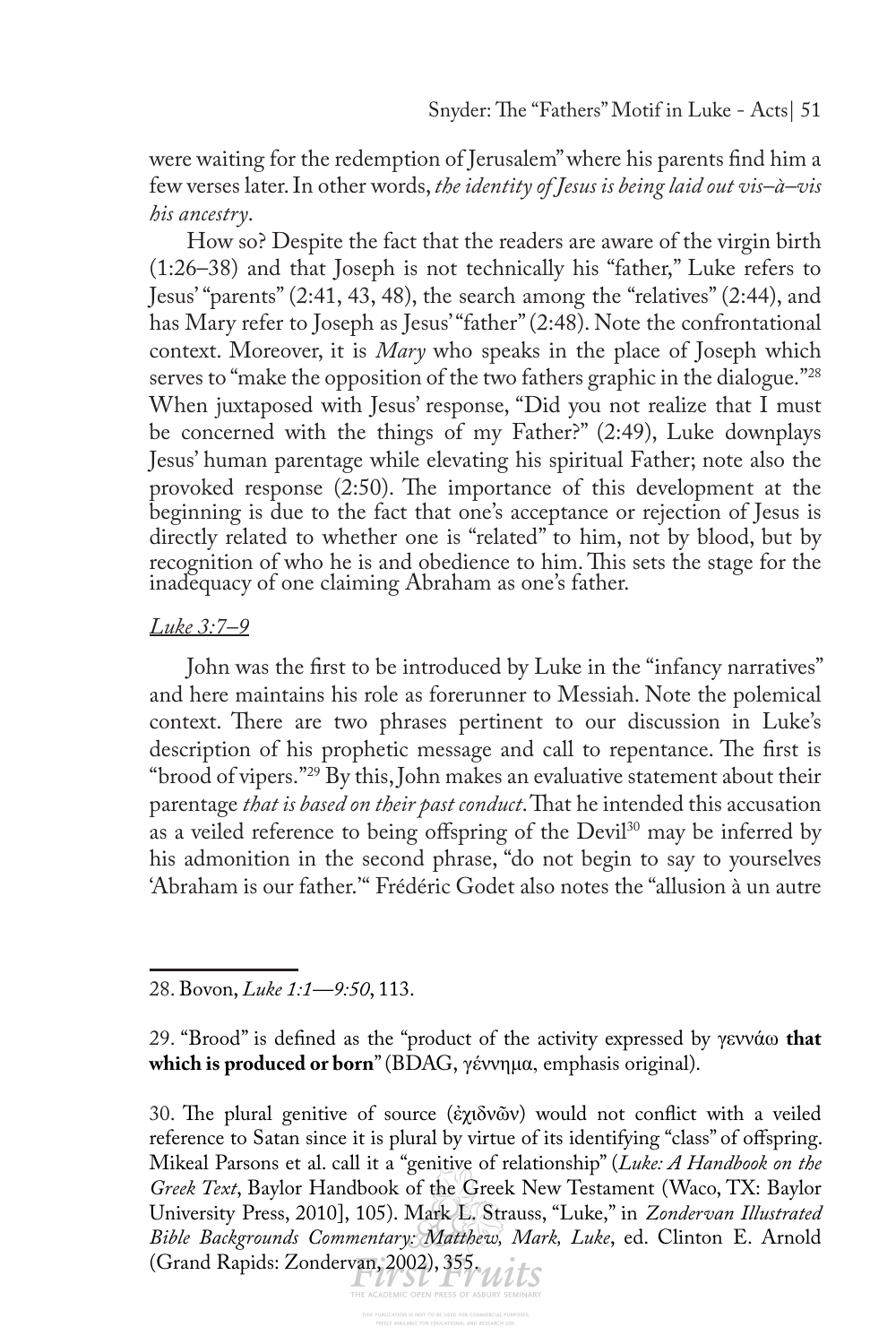père, celui que Jésus désigne expressément ailleurs ( Jean 8:37–44)."31

What the Temple scene in Luke 2:41–51 implies is now made explicit by John. On this, Fitzmyer does not go far enough: "Lucan concern for the universality of salvation surfaces, as it is made clear that physical descent from Abraham is not the only way that one can become his 'children.'"32 John's point *rather* is that it is *not enough* to be a physical descendant of Abraham, which is reinforced by the phrase that follows (3:8), a perspective also shared by Qumran.<sup>33</sup> A true "son of Abraham" is one who walks in the ways of God and is baptized by the one mightier than John. Again, note the provoked response that is  $L$  material<sup>34</sup> or unique to Luke  $(3:10-14)$ . *Luke 3:21—4:13*

These texts that concern Jesus' baptism, genealogy, and temptation all relate to his identity as "Son of God."35 His identity as God's Son has already been foreshadowed in the Temple scene and he is now officially commissioned to act as the Isaianic Servant, fulflling the role prophesied by Simeon and Anna.

Luke's genealogy difers from Matthew's in placement, form, and content.36 While it resonates with Luke's theme of Jesus as the cosmic Lord and savior,<sup>37</sup> he likely chose the Greco–Roman convention for his

32. Fitzmyer, *Luke I–IX*, 466.

33. E.g., CD 3:12–20; 4:1–4; 6:1–5.

34. "L material" or "L" refers to texts in the Gospel of Luke that are not found in any other Gospel.

35. David Garland links 3:21–22 with what follows (*Luke*, ed. Clinton E. Arnold, Zondervan Exegetical Commentary on the New Testament 3 [Grand Rapids: Zondervan, 2012], 165) while Bovon calls 3:21–22 a "transition" and links it with what precedes (*Luke 1:1—9:50*, 119).

36. Fitzmyer, *Luke I—IX*, 490–9.

37. Luke's genealogy is in fact L material. Douglas S. Hufman, "Genealogy," in *DJG1* , 254–59; Garland, *Luke*, 170–71; Strauss, "Luke," 358; Keener, *Bible Background NT*, Luke 3:23–38; Godet, *Commentaire*, 1:280.

<sup>31.</sup> Godet, *Commentaire*, 1:210 ["allusion to another father, the one whom Jesus expressly identifies elsewhere (John 8:37-44)"].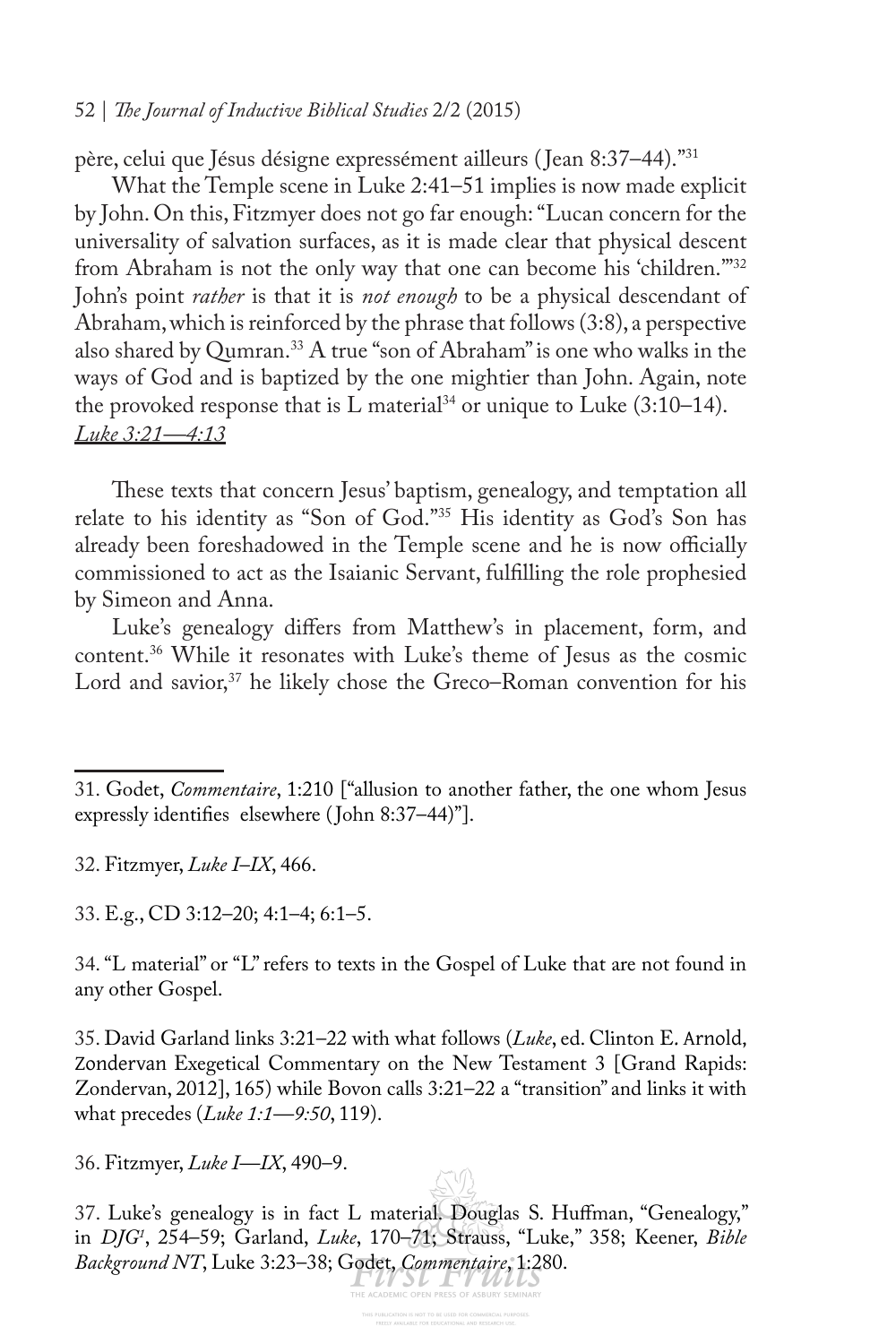genealogy<sup>38</sup> to intentionally emphasize "son of God," a trait absent from all other known HB and Rabbinic genealogies.39 In the Temptation account (4:1–13), his identity as "Son of God" is twice a source of attack by Satan (4:3, 9). Note the confrontational context. Luke's point is that the previous two "sons of God," Adam<sup>40</sup> and Israel,<sup>41</sup> have both failed.<sup>42</sup> But now, a new son—the Isaianic Servant<sup>43</sup> with whom God is "well pleased" (Isa 42:1) is "enthroned" in Luke 3:22 as Ps 2:7 is invoked over Jesus.<sup>44</sup>

The importance of Jesus' identity in relation to the Fathers Motif is precisely that he is the one commissioned to carry out the New Exodus, the salvation of the world from sin. This deliverance is obtained exclusively through the new work of God underway in Jesus. Children of faith understand this, whereas those who merely claim "Abraham is our father" do not.

39. See Marshall D. Johnson, *Te Purpose of the Biblical Genealogies: With Special Reference to the Setting of the Genealogies of Jesus*, 2nd ed., SNTSMS 8 (Cambridge: Cambridge University Press, 1989), 237.

40. Fitzmyer (*Luke I–IX*, 499) follows Johnson (*Biblical Genealogies*, 234–35) in dismissing the Adam–motif suggested by Joachim Jeremias ("Ἀδάµ," *TDNT* 1:141–43). Jeremias, however, does not make an "elaborate argument" as Fitzmyer accuses. Moreover, Fitzmyer appears to criticize him on the basis of a false dichotomy. Luke's *possible* dependence on Pauline theology is *not the basis for*  Jeremias' Adam–motif.

41. Exod 4:22; Hos 11:1.

42. That Luke is evoking both Adam's and Israel's failures as "son of God" is confrmed by the placement of "Adam, son of God" immediately before Jesus' temptation as well as the details included in the temptation narrative (40 days, wilderness setting, and citations from Deut 4:4, 8, 12).

43. Fitzmyer, *Luke I–IX*, 481.

44. Garland, *Luke*, 169.

<sup>38.</sup> W. S. Kurz, "Luke 3:23–38 and Greco–Roman and Biblical Genealogies," in Luke–Acts: New Perspectives From the Society of Biblical Literature Seminar ed. Charles H. Talbert (New York: Crossroad, 1984), 169–87. Keener notes that the Greco–Roman convention went from most recent names to the oldest (Bible Background NT, Luke 3:23–38). Jewish ones, on the other hand, although rare, may do so as well, e.g., 1 Chr 9:14–16. Cf. Bovon's "apocalyptic" reading of the genealogy (Luke 1:1—9:50, 137).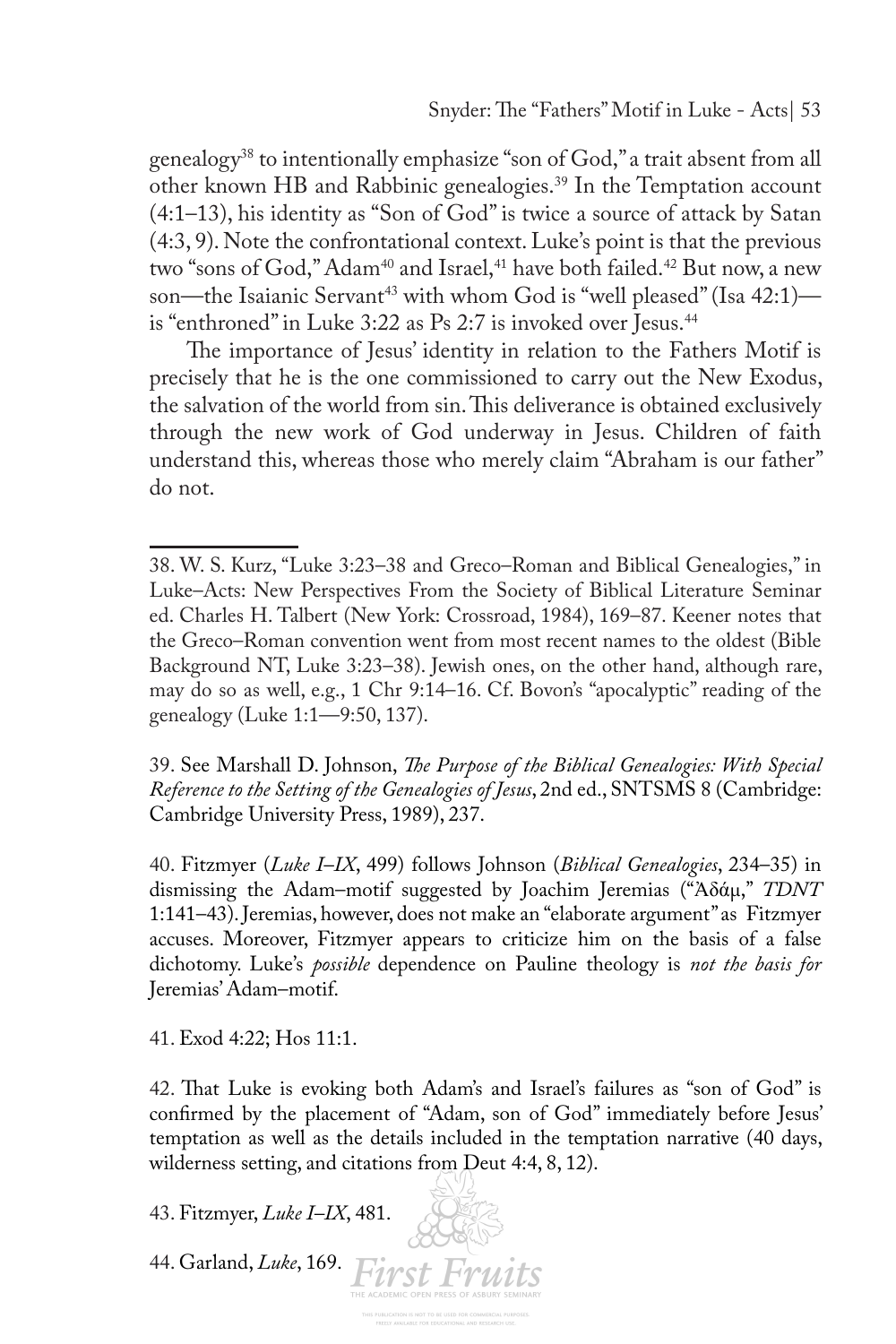#### *Luke 6:21–26*

Immediately preceding this text, Jesus has called the twelve disciples (6:13) and a large group from Jerusalem, Judea, and even Tyre and Sidon has gathered (6:17). As mentioned above, "polar dimension" is a characteristic of a motif and a trait present in this text. On the one hand, we have the "Son of Man" and his followers who stand in the prophetic tradition by sufering their same fate (6:22–23). On the other hand, we have "their fathers" who kill the prophets (rejecting God's word and purposes) while embracing the false prophets (6:26). At issue is one's ancestry. One is the "inside" group who walk in alignment with God by following Jesus, while the other is the "outside" group, descendants of "their fathers" who reject Jesus and his followers. *Here, the defning feature for one's ancestry is not the physical line, but whether one receives and obeys God's word.* 

The evidence for this line of reasoning is seen in  $(1)$  Luke's modification of  $Q^{45}$  and (2) the additional L material that follows (cf. Matt. 5: 12). First, in Q it is generically "they" who killed the prophets. Luke, however, adds οἱ πατέρες αὐτῶν in place of the implied 3rd person subject.

Q 6:23 – οὕτως γὰρ ἐδίωξαν τοὺς προφήτας τοὺς πρὸ ὑμῶν<br>L 6:23 – κατὰ τὰ αὐτὰ γὰρ ἐποίουν τοῖς προφήταις οἱ πατέρες αὐτῶν L 6:23 – κατὰ τὰ αὐτὰ γὰρ ἐποίουν τοῖς προφήταις

On this, Fitzmyer suggests, "The addition of 'their fathers' may have another nuance for Luke: The rejection of the Christian name by descendants of prophet–persecutors undoubtedly insinuates in yet another way the continuity of Christianity with Judaism."46 In line with our argument, this is evidence that Luke is using the Fathers Motif to advance this point.

<sup>45.</sup> Q is a source hypothesized to have been used by Matthew and Luke in the writing of their Gospels. See John Kloppenborg for a thorough treatment in support of it (*Excavating Q: Te History and Setting of the Sayings Gospel*  [Minneapolis: Fortress, 2000]). Cf. Mark Goodacre, *Te Case Against Q: Studies in Markan Priority and the Synoptic Problem* (London: Bloomsbury T&T Clark, 2002).

<sup>46.</sup> *Luke I—IX*, 636. It can no longer be maintained that "Christianity" constituted a distinct religion vis–à–vis Judaism at this early stage.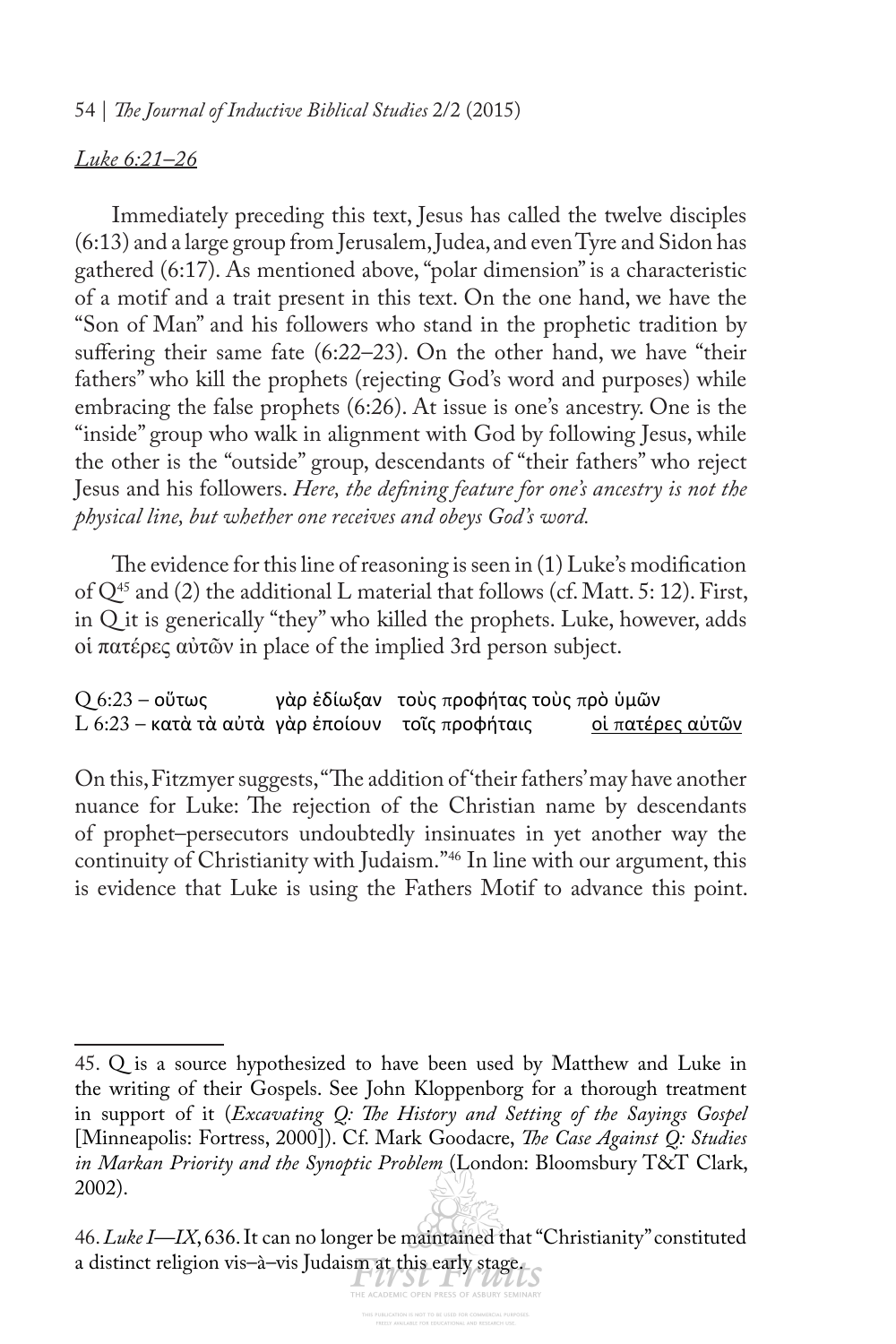Second, the "woes" of 6:24–26 reinforce the point.<sup>47</sup> "Their fathers" (repeated for the second time) accompanies the transition to the woes. It is also uniquely Lucan material, suggesting that he intends a connection between "their fathers" and the recipients of the woes.<sup>48</sup> Thus Luke presents this blessing-woe diptych to underscore the "polar dimension" of the motif.<sup>49</sup>

#### *Luke 8:19–21*

This text presents a clear juxtaposition of physical parentage with spiritual parentage. Why Luke places this account *after* the parable of the sower instead of before it, as Mark does, is due to the diferent emphasis of the two authors. Luke is making the point that "one can only defne a right relationship with the word of God (8:19–21) after refecting on the nature of the word (8:4–18)."50 Bovon later comments:

> In the sequence of the Lukan version, there is a frst scene telling the arrival of Jesus' mother and brothers, who cannot achieve their goal . . . because of the crowds. Two groups are thus juxtaposed. But where the narrative (v. 19) underscores the external obstacles, the message  $(v. 20)$  emphasizes the inner purpose. Thus v. 20 does not merely repeat v. 19, but presents the *two possible*  attitudes with which people can crowd around Jesus. The frst is characterized by "seeing" (v. 20), and the second by "hearing"  $(v. 21)$ . The first contents itself with the visible fgure of the man Jesus on the level of human kinship, and the second recognizes, in the fgure of Jesus, a God

#### 48. Godet, *Commentaire*, 1:434.

49. George Kennedy notes that "Luke maintains a persistent polarization starting in the proem and continuing throughout the epilogue" (*New Testament Interpretation Trough Rhetorical Criticism* [Chapel Hill: University of North Carolina Press, 1984], 66).

50. Bovon suggests that the entire section (8:4–21) develops the theme of the Word of God" that is central Luke–Acts *(Luke 1:1—9:50*, 306).

<sup>47.</sup> The editors of *The Critical Edition of Q* note the possibility of Luke 6:24-26 ultimately deriving from Q in the form of a doublet but ultimately decide against this and give it a {C} rating ( James M. Robinson et al., eds., *Te Critical Edition of Q: Synopsis Including the Gospels of Matthew and Luke, Mark and Tomas With English, German and French Translations of Q and Tomas* [Leuven: Peeters, 2000], 54–55). Even if it were part of Q, this would only strengthen our point since it would indicate more extensive redaction.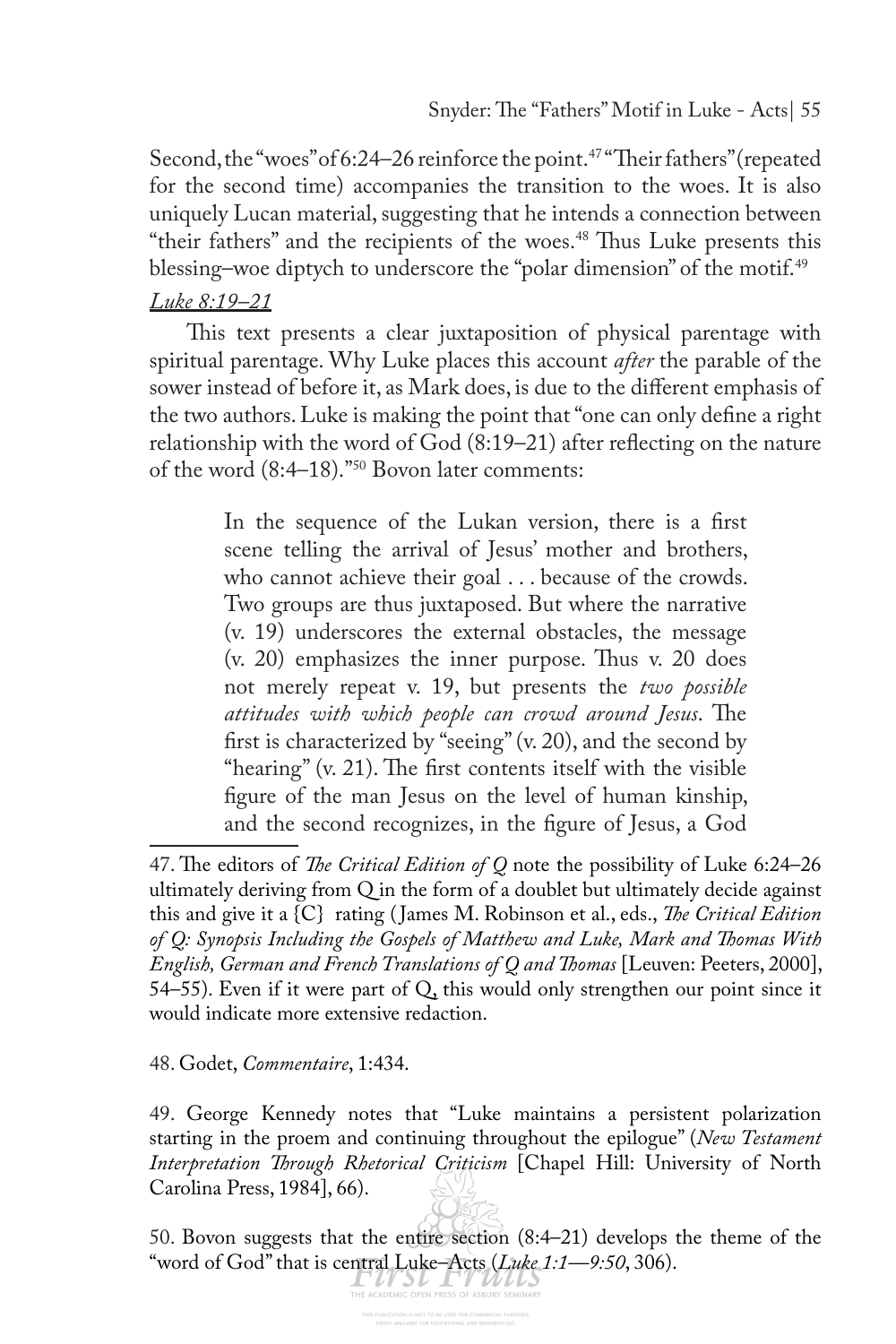(or the Word of God) who has graciously approached humankind. *Tus a new defnition of family is developed*. The contours of the opposition between spirit and flesh are here illustrated narratively.<sup>51</sup>

As in the Temple scene in Luke 2:49, we again fnd a contrast between physical and spiritual parentage to the point that it does not even matter if one is physically related to Jesus.

#### *Luke 11:14–28*

Following the Lord's prayer (11:1–4) and an exhortation (11:5–13), Luke records an exorcism (11:14–26) that provokes a debate about his identity (11:15–16). The entire pericope is confrontational and polemical. While the episode primarily appears to concern authority, at least three pieces of evidence indicate that parentage is actually in view. First, Jesus interprets this question not simply as one of authority but as one of ancestry when he says "every *household* divided against household is laid to waste" (17). Moreover, he asks, "if I by Beelzebul cast out demons, then *your sons* [οἱ υἱοὶ ὑμῶν], by whom do they cast them out?" (19).<sup>52</sup> The proleptic placement of οἱ υἱοὶ ὑμῶν before its clause is a left (dis)located topic that is emphasized and indicates both immediate local *discontinuity* (i.e. to Jesus' activity and identity) and also discourse *continuity*, here contributing to the Fathers Motif.<sup>53</sup> Thus, in Lucan understanding, there are two ancestries represented, that of God and that of Beelzebul. Second, we have Jesus' response to the anonymous woman who suddenly and oddly exclaims her praise of "the womb" that bore him. She may have been ofering a sincere

<sup>53.</sup> For a detailed description of left (dis)location in NT Greek, see Fredrick J. Long, *Koine Greek Grammar: A Beginning-Intermediate Exegetical and Pragmatic Handbook*, Accessible Greek Resources and Online Studies (Wilmore, KY: GlossaHouse, 2015), §21.3.



<sup>51.</sup> *Luke: 1:1–9:50*, 317, emphasis ours.

<sup>52.</sup> Fitzmyer notes that "sons of " was metonymy for "member of " on the basis of fctive kinship formed by non–familial groups (*Gospel According to Luke X–XXIV: Introduction, Translation, and Notes*, AB 28a (New York: Doubleday, 2000], 922). Cf. Keener, *Bible Background NT*, Luke 11:19. This does not weaken the point we are making, however, as fctive kinship language plays right into the Fathers Motif.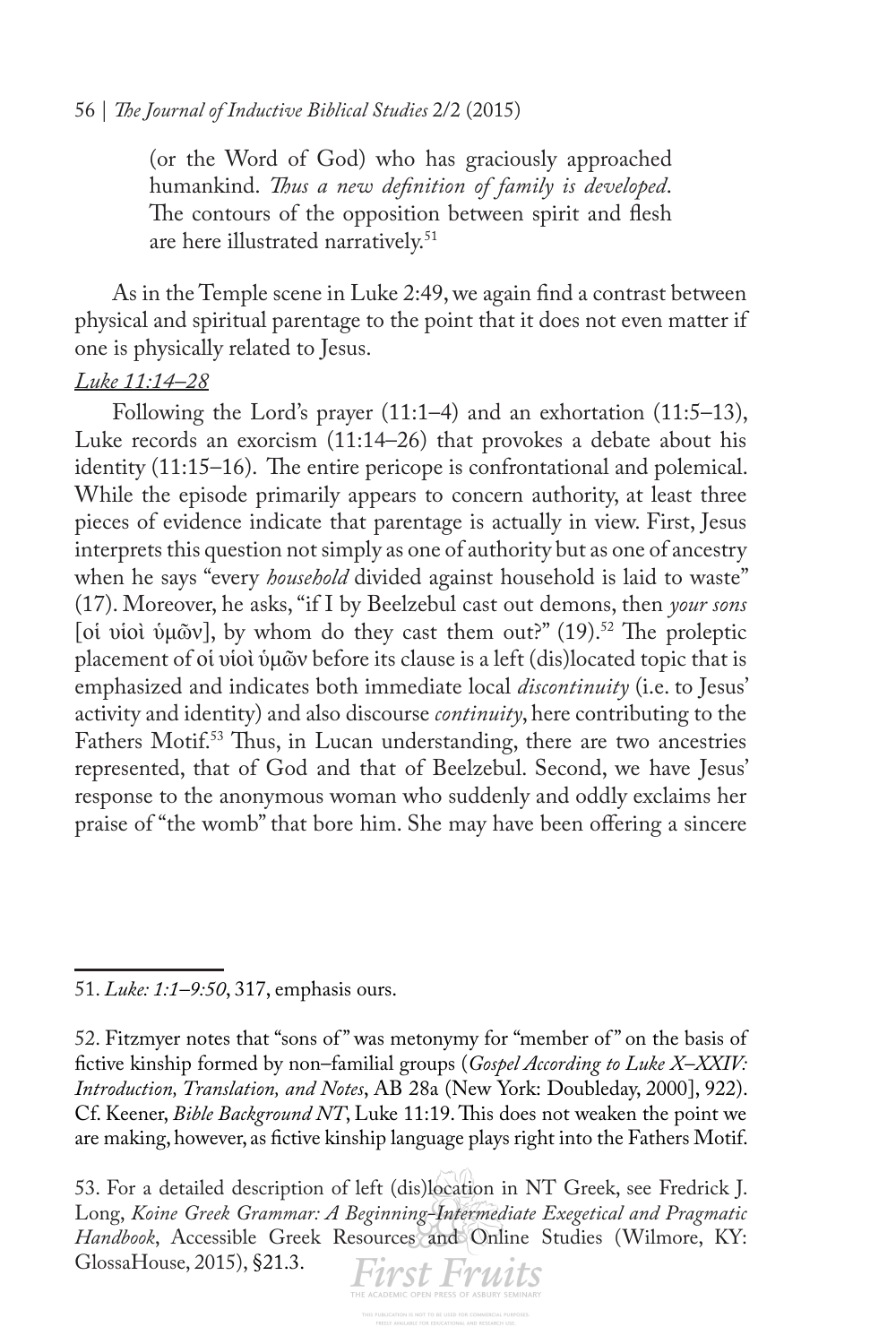compliment to Jesus<sup>54</sup> but Luke's choice of including it at all—for it is inserted between the Q material—and the way Jesus redirects the blessing to Divine Parentage communicates once again that one's physical ancestry is not sufficient ground to experience the blessing that Jesus brings. One must be "with" Jesus (i.e. follow him) by hearing and keeping the Word of God (11:28).

#### *Luke 11:45–52*

The scene changes as Jesus is invited by a Pharisee to dinner (11:37). When confronted by the fact that Jesus does not ceremonially wash before eating,<sup>55</sup> the scene rapidly turns confrontational as Jesus pronounces multiple woes on the Pharisees and the Lawyers. During this time period, tombs were constructed in memorial of the prophets killed by Israel (11:47).<sup>56</sup> Jesus, however, turns this gesture of honor on its head calling them descendants of "your fathers" who killed the prophets, i.e. "sons of prophet-murderers." The parallel is as follows:

| Family Ancestry | <b>Rejected Messengers</b> | Rejected Word                                              |
|-----------------|----------------------------|------------------------------------------------------------|
| "your fathers"  | the prophets               | repent and return                                          |
| Jesus' audience |                            | Jesus and his disciples repent and return (in Jesus' name) |

What was intended to be viewed as a memorial of honor is actually a memorial to a family line known for their rejection of God.<sup>57</sup> Because Jesus (and his followers) stand in the tradition of the prophets, their rejection of him is thereby logical.

To verify this, we need only look ahead to Acts 7:58 and 22:20 that describe the murder of Stephen in the same terms. Just as the lawyers here in Luke 7:48 are witnesses (μάρτυς) and approve (συνευδοκέω) of the deeds of "their fathers," so we fnd those rejecting the Gospel and stoning Stephen described as οἱ μάρτυρες (Acts 7:58) and Saul approving (συνευδοκέω) of the deed (Acts 22:20). Moreover, Luke's use of ἀπόστολος in conjunction with προφήτης in Luke 11:49 looks forward to Acts and

<sup>54.</sup> Keener remarks that "It was customary to praise the child by blessing the mother" as is evidenced in both Greco–Roman and Rabbinic texts such as *Syr. Bar.*  54:10; *m. Abot* 2:8 (*Bible Background NT*, Luke 11:27–28).

<sup>55.</sup> Cf. Hannah K. Harrington, "Did the Pharisees Eat Ordinary Food in a State of Ritual Purity?" *JSJ* 26 (1995): 42–54.

<sup>56.</sup> Keener, *Bible Background NT*, Luke 11:46–47.

<sup>57.</sup> Godet, *Commentaire sur l'Évangile de Saint Luc*, 2:118.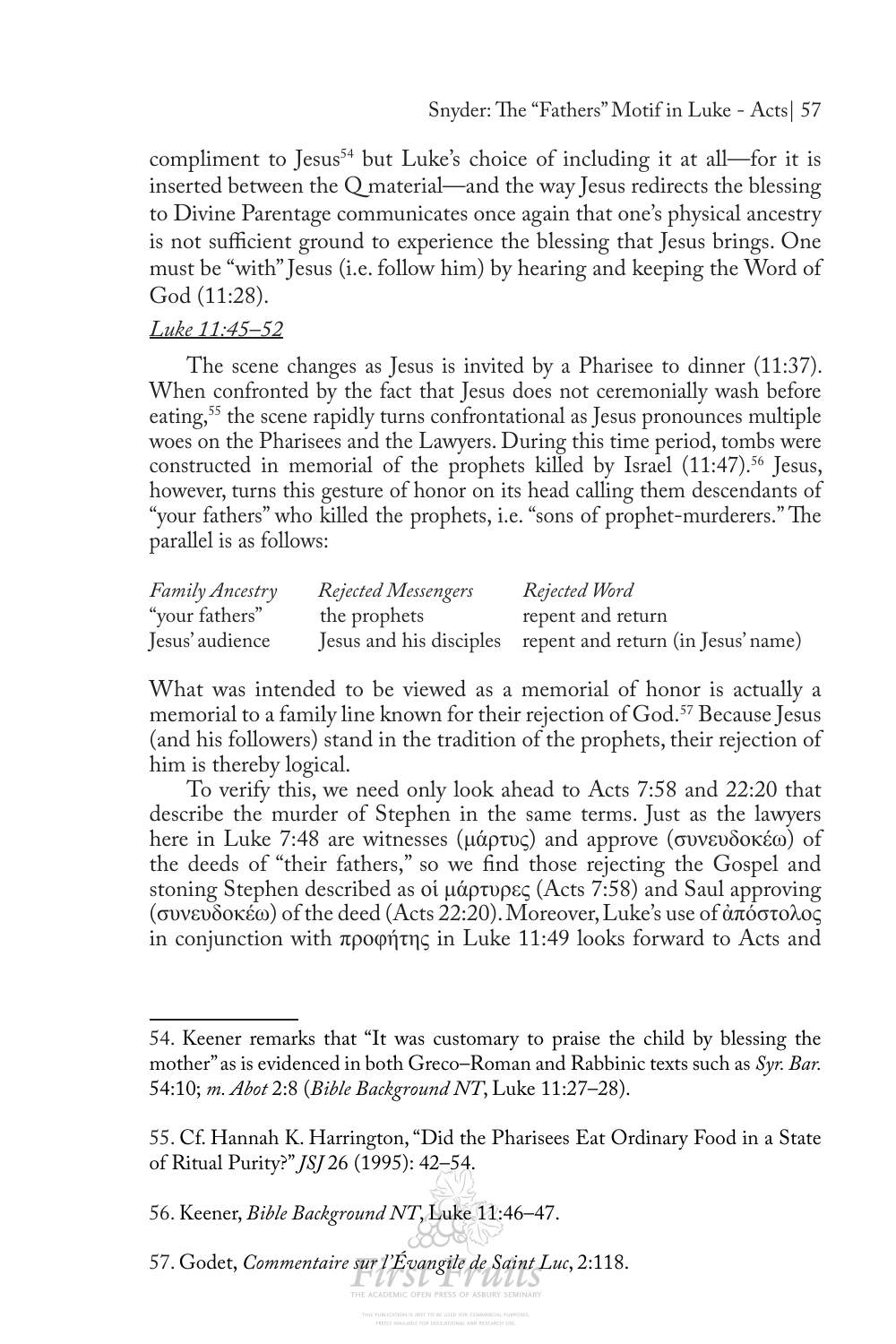the ministry of the apostles.<sup>58</sup>

# ACTS OF THE APOSTLES

The Fathers Motif that begins in Luke's Gospel is made even more explicit in Acts. Like the frst chapter of Luke's Gospel, there is a somewhat positive nature to the Fathers Motif in Acts 1 - 6 until Stephen's speech (Acts 7). This change coincides with a fresh offer of repentance following Pentecost. As rejection mounts, however, it takes on a sharply negative tone in Stephen's speech.

#### *Acts 3:11–26*

Peter's appeal to appeal to ὁ θεὸς τῶν πατέρων ἡμῶν in 3:13 echoes the opening of Luke's gospel,<sup>59</sup> where the birth of Jesus is understood by  $\text{Mary}^{60}$  and Zechariah<sup>61</sup> (two witnesses) as a fulfillment of the Abrahamic covenant. Peter tells the onlookers that faith in Jesus, who stands in concert with Abraham, Isaac and Jacob (or ὁ θεὸς τῶν πατέρων ἡμῶν), has accomplished this healing.<sup>62</sup> Another important dimension to this phrase as it relates to the Fathers Motif is its connection with the Exodus. Acts 3:13 is an inverted citation of Exodus 3:6, 15.

60. Luke 1:55: καθὼς ἐλάλησεν πρὸς τοὺς πατέρας ἡμῶν, τῷ Ἀβραὰμ καὶ τῷ σπέρ**μ**ατι αὐτοῦ εἰς τὸν αἰῶνα.

61. Luke 1:72: ποιῆσαι ἔλεος μετὰ τῶν πατέρων ἡμῶν καὶ μνησθῆναι διαθήκης ἁγίας αὐτοῦ. Zechariah frst prophesies in light of God's visitation (1:68) and the raising of the horn of salvation "in the house of his servant David" (1:69), and then prophesies over his son John (1:76–79).

<sup>58.</sup> But see Luke 6:13; 9:10; 17:5; 22:14; 24:10.

<sup>59.</sup> Conrad Gempf rightly notes that speeches in antiquity "are the compositions of the author, but at their best are representative of the speaker, the situation and of the contents of the original." Thus, Luke's voice is being heard in "Peter's" speeches ("Public Speaking and Published Accounts," in *Te Book of Acts in its Ancient Literary Setting*, ed. Bruce W. Winter and Andrew D. Clark, vol. 1 of *Te Book of Acts in its First Century Setting*, ed. Bruce W. Winter [Grand Rapids: Eerdmans, 1993], 299).

<sup>62.</sup> Fitzmyer concludes: "With this OT allusion Luke stresses the continuity between historic Israel and the new Christian movement" (*Te Acts of the Apostles*  [AB 31; New York: Doubleday, 1998], 285); cf. Daniel Marguerat, *Les Actes des Apôtres (1–12)* (CNT 5a; Genève: Labor et Fides, 2007), 128.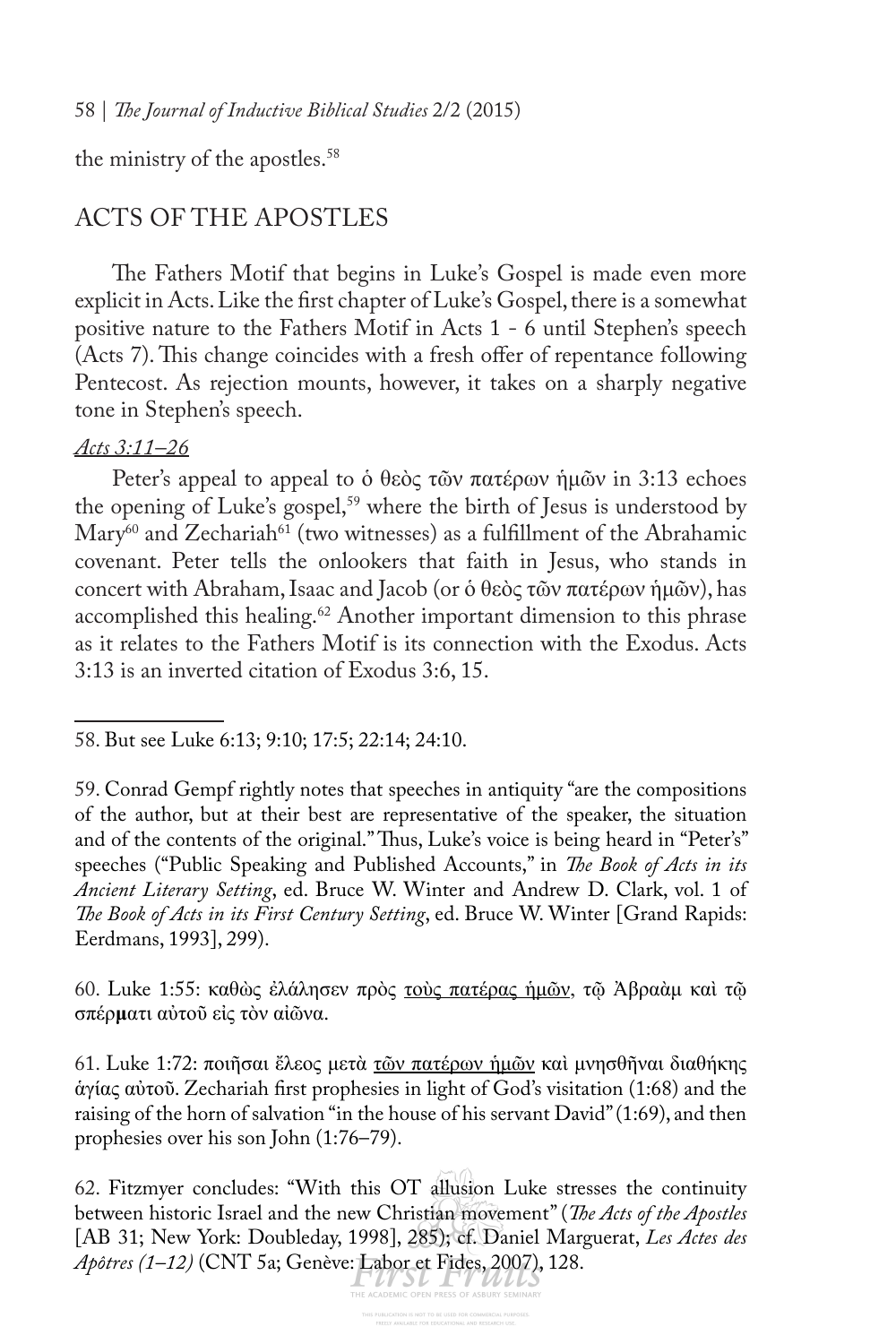|                                               | Acts 3:13 – ὁ θεὸς Ἀβραὰμ — καὶ ὁ θεὸς Ἰσαὰκ |                | καὶ ὁ θεὸς Ἰακώβ, |
|-----------------------------------------------|----------------------------------------------|----------------|-------------------|
|                                               | ο θεος τῶν πατέρων ἡμῶν                      |                |                   |
| $Ex 3:6, 15 - \dot{o}$ θεὸς τῶν πατέρων ὑμῶν, |                                              |                |                   |
|                                               | θεὸς Αβρααμ                                  | καὶ θεὸς Ισαακ | καὶ θεὸς Ιακωβ    |

Moses was concerned that the Israelites would not know who he was nor why they should listen to him. His instructions were to tell them that the God of Abraham, Isaac, and Jacob had sent him. The Exodus text thus aligns this "new" leader with the purposes of God. Luke's appropriation of it here in Acts does likewise. They, like Moses, are agents in effecting the New Exodus that Jesus continues to carry out through the healing of this man.

Additionally, later in the speech (3:25) Peter tells the audience that they are "sons of the prophets and of the covenant" (οἱ υἱοὶ τῶν προφητῶν καὶ τῆς διαθήκης), which God has given "to your fathers" (πρὸς τοὺς πατέρας ὑμῶν). The rhetorical shift felt here contrasts with the Gospel of Luke where the Jewish leaders were "sons of prophet-murderers" (Luke 11:47–52) and serves a double emphasis: (1) to convince the audience that the Jesus movement is the fulfillment of their Jewish heritage (i.e. Abrahamic covenant)<sup>63</sup> and (2) to persuade them that as heirs of the prophetic tradition<sup>64</sup> they should accept this proclamation of good tidings.<sup>65</sup> The audiences' and the rulers' "ignorance" (3:17) that caused this sin can now be overcome by God's grace in this fresh offer of forgiveness in Jesus name (cf. Luke 23:34). The

65. Keener remarks accordingly that, "they will act as descendants either of the prophets . . . or of their killers (*Acts: An Exegetical Commentary: 3:1—14:28* [Grand Rapids: Baker, 2013], 1119); rst Fruits

<sup>63.</sup> Qumran also spoke of their community members in a similar way (1QM 17:8; 4Q501 1 i 2; 4Q503 7–9 iv 3; CD 12:11).

<sup>64.</sup> It is technically incorrect to speak of the audience as sons of (=members of ) the prophets since one had to be a prophet to belong to the group (cf. 1 Sam 10:10–12; 19:24; 1 Kgs 20:35; 2 Kgs 2:3, 5, 7, 15; 4:1, 38; 5:22; 6:1; 9:1). Tus, Eckhard Schnabel refers to them as metaphorical "heirs" (*Acts*, ed. Clinton E. Arnold, Zondervan Exegetical Commentary on the New Testament 3 [Grand Rapids: Zondervan, 2012], 219). Cf. Fitzmyer, *Acts*, 291. Keener curiously does *not here* maintain that "sons of " equals "members of " as he does in Luke 11:19 (*Bible Background NT*, Acts 3:24–26). In light of the quote from Joel 2:28–30 "your sons and your daughters shall prophesy" in Acts 2:17, every Jesus follower becomes a "son" or "daughter" of the prophets. It is unclear why I. Howard Marshall maintains that "'sons of the prophets' is not OT language" in light of the references above ("Acts," in *Commentary on the New Testament Use of the Old Testament* , ed. G. K. Beale and D. A. Carson [Grand Rapids: Baker, 2007], 548).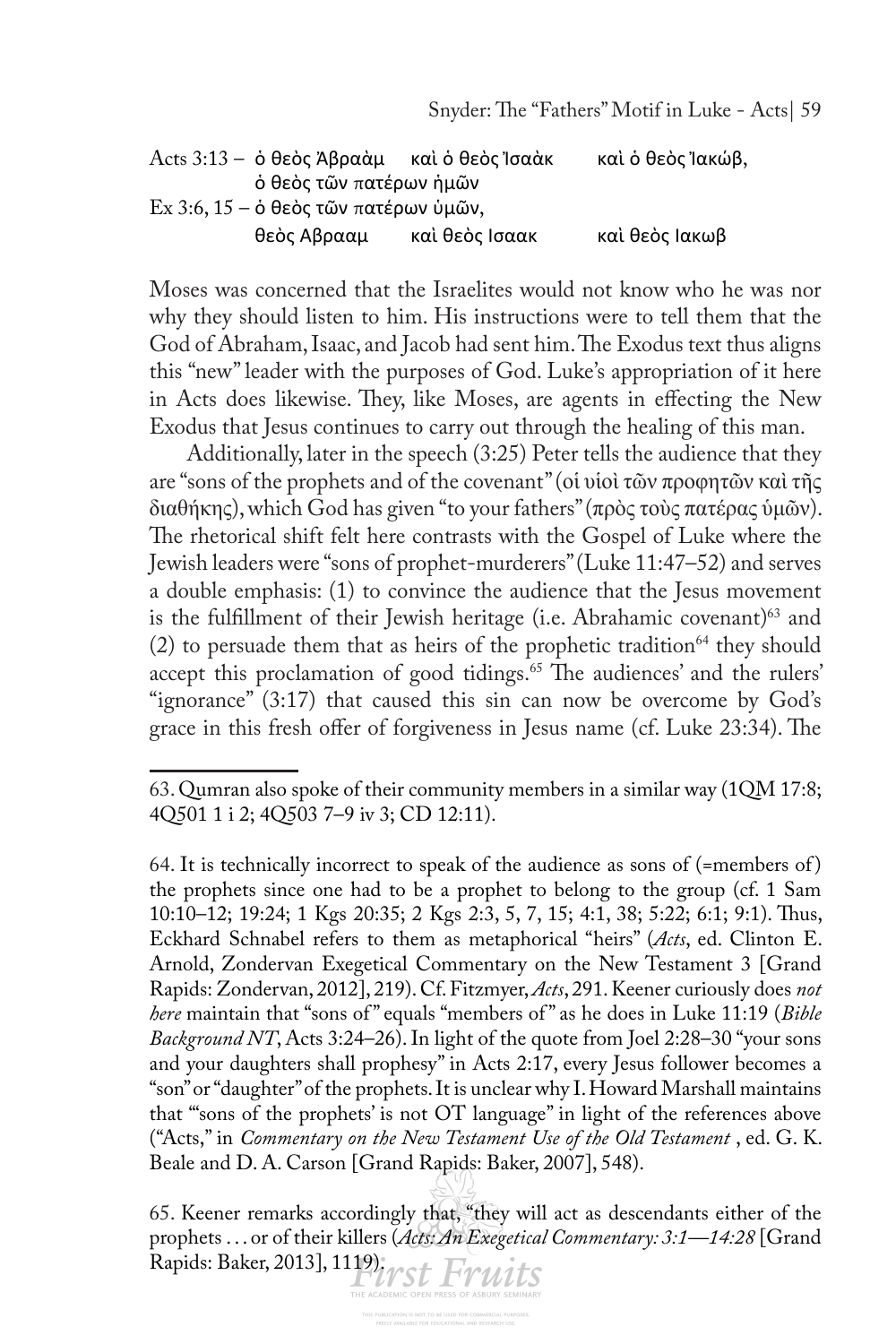consequence of refusal is to be cut off from the Messianic people of God (3:23). Despite the interruption by the Jewish leaders, Luke notes that many who heard the message believed (4:4).

There is one further evidence that Luke is drawing upon the Fathers Motif here and that concerns Barabbas, whose name ironically means "son of the father." Peter does not name Barabbas but only refers to him as "a murderer" (3:14) drawing a contrast between the "destroyer of life"<sup>66</sup> and the "Author of life"  $(3:15)$ .<sup>67</sup> In so doing, he contrasts the two ancestries: that of God and that of those opposed to God, and probably Satan is in view.

As evidence of Luke's intentionality here, consider that in the Gospel accounts involving Barabbas, Mark mentions that he is a murderer but consistently refers to him by Barabbas (three times) throughout the pericope (15:6–15). Matthew (27:15–26) not only follows Mark in referring to him by name (fve times), but does not even bother to mention that he is a murderer, preferring the epithet, "notorious prisoner." Luke (23:18–25), although he mentions his name once, refers to him as a "murderer" twice.<sup>68</sup> What is Luke's intention here? In light of the Fathers Motif, it may be summarized as this: *Te "sons of prophet-murderers" welcome not the Messiah but, in line with their parentage, a murderer!* For the moment, however, all of this was done in ignorance<sup>69</sup> and can be remedied if they will only realize that they should be "sons of the prophets" and so now welcome their Messiah (Acts 3:20). Read in light of his quotation of Hebrew Scripture that combines Deut 18:15–16a, 19, and Lev 23:29 (Acts 3:23), Peter is saying that despite their involvement in Messiah's death, they can remain as members of the people of God, yet their refusal of him now would equate to their removal from the Messianic people of God.<sup>70</sup>

66. Fitzmyer, *Acts*, 286; Schnabel, *Acts*, 209.

67. The precise meaning of άρχηγός is not clear here, though author or originator of life seems best to stand in contrast with "murderer" i.e. a destroyer of life. Other translations use Author (NIV84, DOUAY), Originator (NET), Prince (NASB, NKJV, WEB, NEG).

68. Matt 27:26 "Then he released for them Barabbas." Mark 15:15 "So Pilate, wishing to satisfy the crowd, released for them Barabbas." Luke 23:25 "He released the man who had been thrown into prison for insurrection and murder."

69. Fitzmyer notes the presence of the motif of ignorance in the speeches of Acts (3:17; 13:27; 17:30) (*Acts*, 287). Elsewhere in Luke–Acts we could add Luke 2:43; 12:48; 19:44; 20:7; Acts 7:18; 12:9; 19:32; 23:5.

**First Fruits** 

70. Fitzmyer, *Acts*, 290.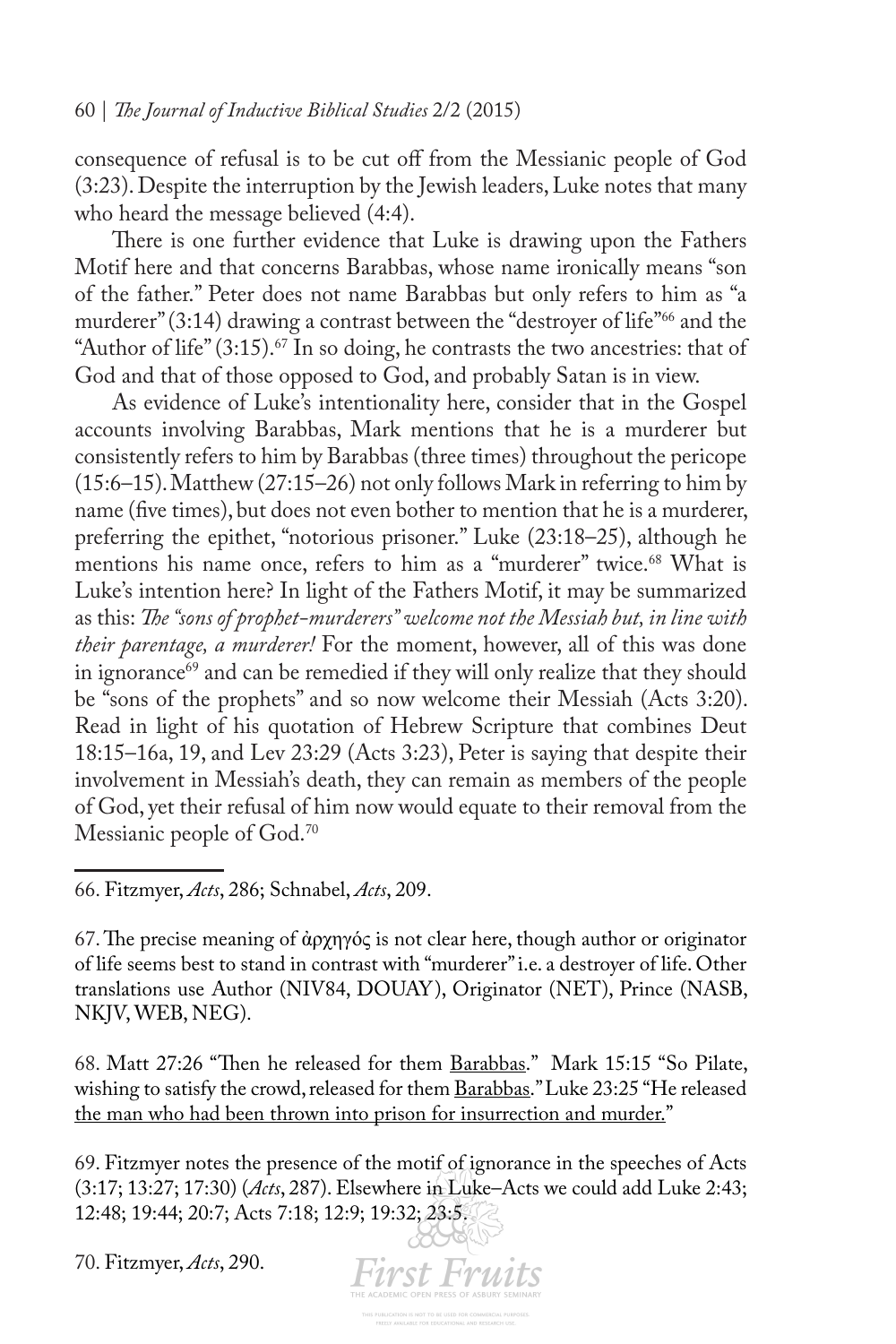#### *Acts 5:27–32*

In 5:30 we fnd the same phrase used as in 3:13, ὁ θεὸς τῶν πατέρων ἡμῶν. On its own, we might be inclined to view this as simply traditional language as in  $3:13$ ;<sup>71</sup> however, as we have seen thus far, there is more attached to the phrase for Luke. In light of the polemical setting,<sup>72</sup> "our fathers"—which as we know from 3:13 refers to Abraham, Isaac, and Jacob and invokes the Abrahamic covenant—is again appropriated to the Jesus movement. This was a key foundation for its validity when it was frst prophesied by Mary (Luke 1:46–55) and Zechariah (Luke 1:68–75). The ancestral recipients of the Abrahamic covenant are the "fathers" of the Jesus movement, whereas the "fathers" of those who reject Jesus are of a diferent type.

Additional evidence that Luke is appealing to the Fathers Motif can be adduced from the broader context of ch.5 as well. We note the initial response of the leaders: "When they heard this, they were enraged and wanted to kill them" (Acts 5:33). What other response could one expect from those whom Luke labels as "sons of prophet-murderers" (Luke 11:47–52)?<sup>73</sup> Moreover, Gamaliel's comments (Acts 5:38–39) are also pertinent, "if this plan or this undertaking is of man, it will fail; but if it is of God, you will not be able to overthrow them. You might even be found opposing God!" One can easily note the polar dimension of motif development here. Although we have no reason to believe that Gamaliel was having second thoughts about the Jesus,74 he nonetheless leaves open the possibility that God *may* be behind the movement.75 On this several commentators believe that Gamaliel's advice is guided by Deut 18:20–22 (on the testing of a prophet).

72. Marguerat notes the inversion of the normal order of resurrection/crucifxion for emphasis sake (*Actes 1–12*, 195).

73. David Moessner argues that Luke views Jesus, Peter, Stephen, and Paul as "Deuteronomistic rejected prophets" whose fates end in persecution and death ("The Christ Must Suffer': New Light on the Jesus-Peter, Stephen, Paul Parallels in Luke–Acts," *NovT* 28 [1986]: 220-56 at 227)

74. Schnabel, *Acts*, 317–18; Keener, *Acts 3:1—14:28*, 1229–30.

75. Fitzmyer, *Acts*, 341; Arnold, *Acts*, 259; Schnabel, *Acts*, 318.

<sup>71.</sup> Ben Witherington interprets the phrase simply as "the God of the Jews" (*Te Acts of the Apostles: A Socio–Rhetorical Commentary* [Grand Rapids: Eerdmans, 1997], 232). Cf. Clinton E. Arnold, *Zondervan Illustrated Bible Background Commentary: Acts*, ed. Clinton E. Arnold (Grand Rapids: Zondervan, 2002), 256.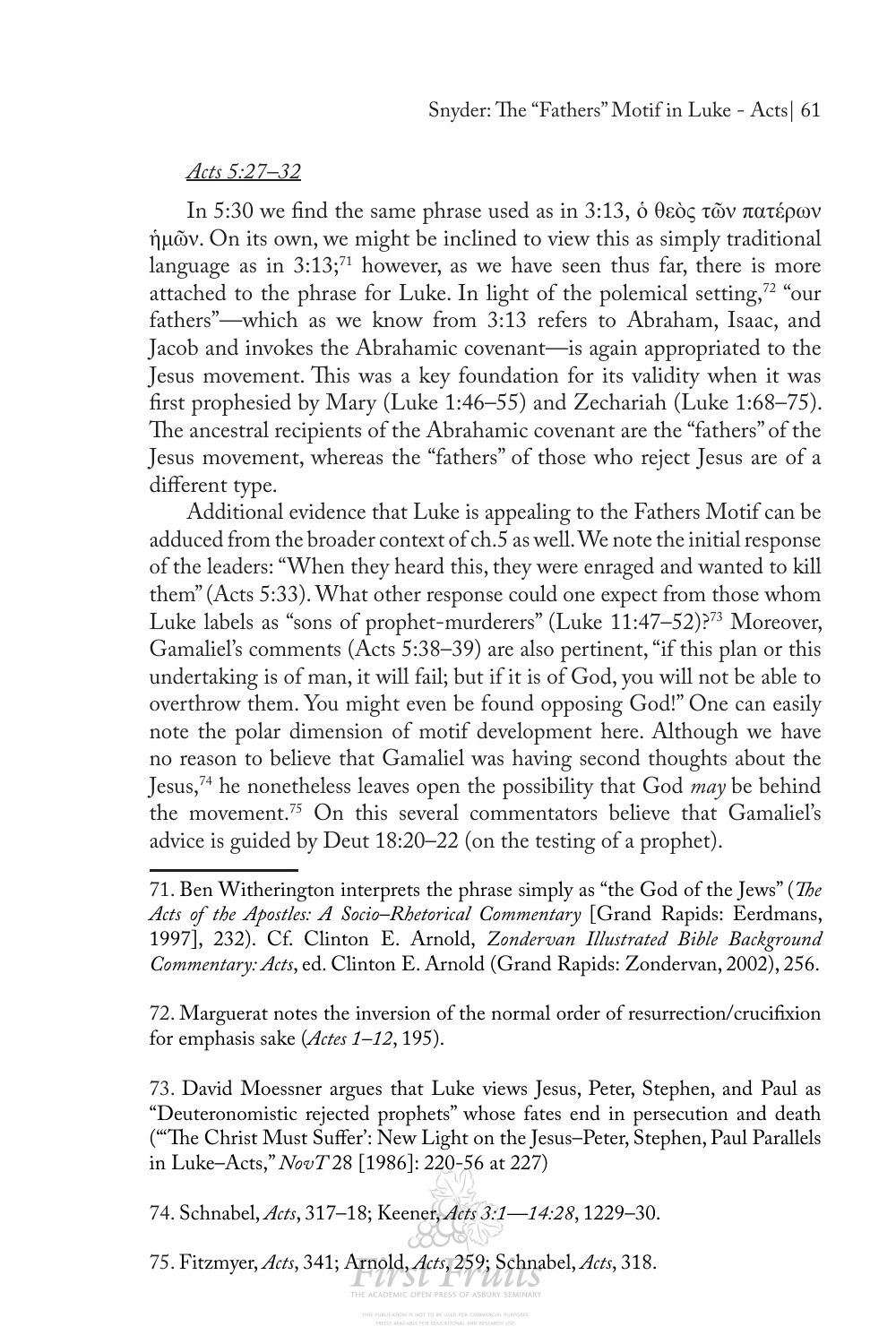#### *Acts 7:1–60*

Stephen's speech<sup>76</sup> is replete with the language of the Fathers Motif and its polemical nature ultimately leads to his death. He refers to  $\tau\tilde{\omega}$  πατρὶ ἡμῶν Ἀβραὰµ in 7:2; he repeats οἱ πατέρες ἡμῶν eight times;77 he cites the phrase ὁ θεὸς τῶν πατέρων σου, ὁ θεὸς Ἀβραὰμ καὶ Ἰσαὰκ καὶ Ἰακώβ" (7:32) while quoting Exod 3:15; and he mentions οἱ πατέρες ὑμῶν twice in 7:51-52. The obvious challenge is determining the significance of each phrase. However, there are at least three reasons that suggest that Luke skillfully uses this language as part of the Fathers Motif.

First, Thomas Römer and Jean–Daniel Macchi confirm that when Stephen refers to "fathers" he does not generically mean "*all* our Israelite ancestors."78 Bart Koet also notes, "In Israel's history there are, thus, two trends: a positive one which is modelled upon the promise to the fathers and a negative one, modelled upon their obduracy."79 Stephen frst appeals to "our father Abraham" (7:2) who is for Luke the "ideal father;" i.e. he who responds by faith to God's word and who receives the covenant of promise that forms the basis for this Jesus movement.<sup>80</sup> He then explains that Abraham begat Isaac who begat Jacob, the father of the patriarchs. Why does he include this brief linear genealogy that would be common knowledge to his audience?<sup>81</sup> Following genealogical conventions,<sup>82</sup> he

77. Acts 7:11, 12, 15, 19, 39, 44, 45 (twice).

78. "Luke, Disciple of the Deuteronomistic School," in *Luke's Literary Achievement*, ed. C. M. Tuckett, JSNT Sup 116 (Sheffield: Sheffield Academic Press, 1995), 186.

79. *Five Studies*, 132–33.

80. For Luke's appeal to Abraham as the recipient of the covenant of promise and "ideal father," see the following: Luke 1:55, 73; 13:16, 28; 16:22–24; 20:37; Acts 3:13, 25.

81. We did not fnd any commentator exploring the function or signifcance of the genealogy. The most common explanation (if one is provided) is to speed along to Joseph. E.g., Hans Conzelmann, *Acts of the Apostles*, Hermeneia (Minneapolis: Fortress, 1988), 181.

82. Robert R. Wilson, "Genealogy, Genealogies," *ABD* 2:929–32; J. W. Wright, "Genealogies," in *Dictionary of the Old Testament: Pentateuch*, ed. T. Desmond Alexander and David W. Baker (Downers Grove, IL: IVP, 2002), 345–50.

<sup>76.</sup> Cf. n. 59.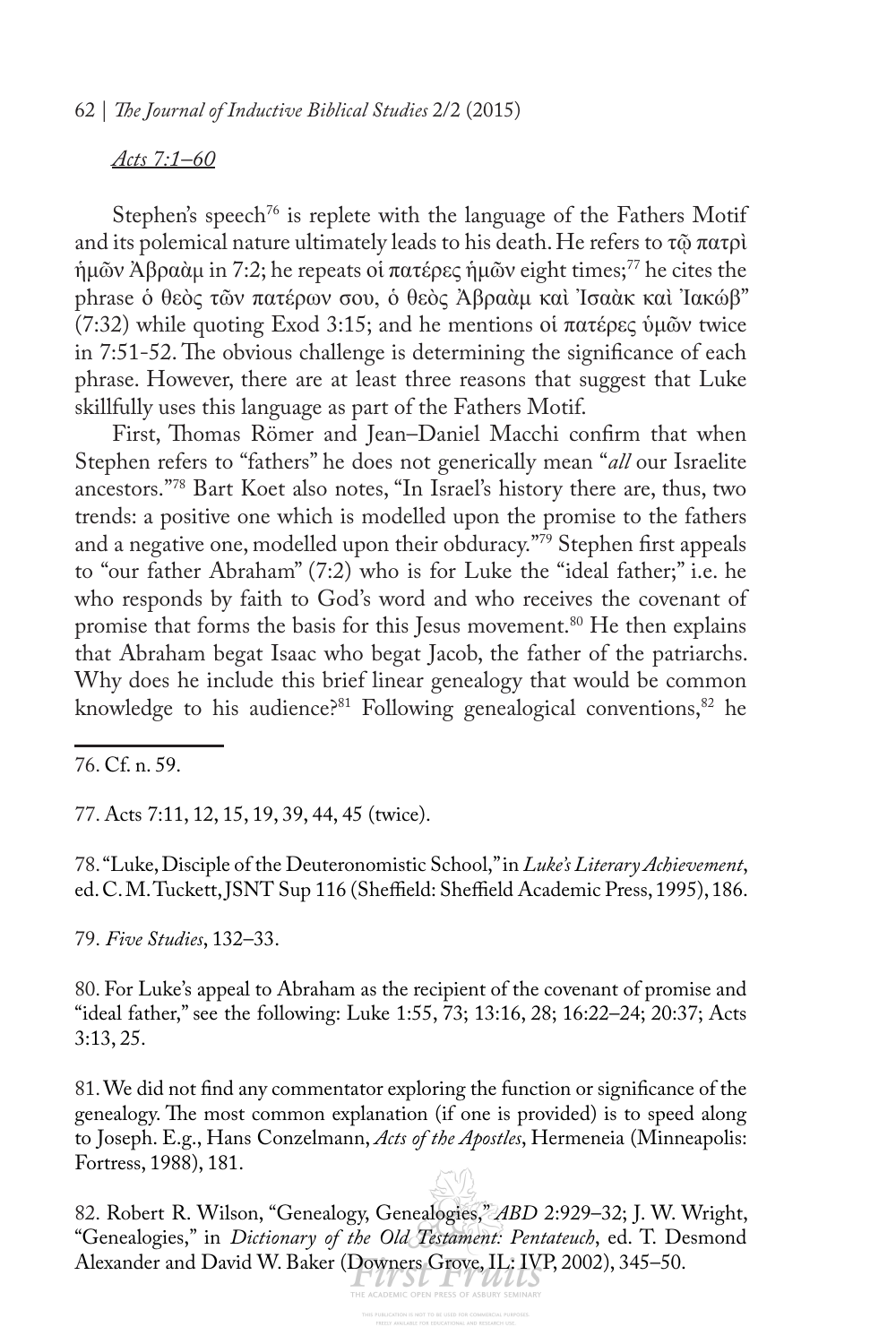does so to introduce and discuss the "persons" of interest, οἱ πατριάρχαι. But, from 7:9 on, "our fathers" does *not* generically refer to the Israelite ancestors beginning with Abraham but instead *delineates a particular subgroup of Israelites*. <sup>83</sup> Tus, in 7:11, 12, and 15, the πατριάρχαι of 7:9 are referred to as οἱ πατέρες ἡμῶν, a group that *excludes* Abraham, Isaac, and Jacob.<sup>84</sup> This bifurcation continues throughout the passage as Abraham, Isaac, and Jacob cannot be included in the group of "our fathers" who (1) were forced to expose their infants in Egypt (7:19), (2) refused to obey Moses (7:39), and (3) served other gods despite possession of the Tabernacle (7:44) and Temple (7:47). For Stephen, "our fathers" in this context represents a specifc group from which Abraham, Isaac, and Jacob are intentionally excluded.

Second, Stephen is careful to diferentiate how he speaks of Abraham, the leaders God raised up, and "our fathers." What does Stephen say about them? Abraham is one who obeyed (7:3-4, 8<sup>85</sup>) by faith though he did not receive "a foot's length" of the promise nor even have a child at the time the promise was made (7:5). The implication is that Stephen's audience has at their disposal far more than Abraham did and yet they do not believe. In Acts 7:9, the patriarchs are identifed as Jacob's sons and those whom Stephen uses to describe his audience's true (spiritual) ancestry.<sup>86</sup> The audiences' "fathers" were jealous (ζηλόω, cf. Acts 17:5) of God's appointees (7:9, 27, 35), rejected them (7:9, 27, 35), never understood His work (7:25), refused to obey (7:39), and turned to idol worship (7:39–43) all despite having God's presence among them (7:44–50). This is the reason they are

84. Bruce Malina incorrectly assesses this text (*Social–Science Commentary on the Book of Acts* [Minneapolis: Fortress, 2008] 59–60). We are not arguing that they are not physically related but that "our fathers" as used in 7:9–16 is spiritually oriented and does *not* include Abraham, Isaac, and Jacob.

85. Note that Stephen connects circumcision, rightly, with the Abrahamic covenant.

86. Conzelmann notes that Luke's readers must have been familiar with the patriarchal review such that "The purpose is not to report the events, but to interpret them" (*Acts*, 52)<sup>T</sup>ivst Fruits

<sup>83.</sup> So Koet, *Five Studies*, 132–33. Wilson helps to clarify an important point: While it is true that the singular function of the linear genealogy in the HB is to "ground a claim to power, status, rank, office, or inheritance in a an earlier ancestor," it is also true that, "just as a genealogy can take on new functions as part of a larger narrative, so also *a narrative can help to interpret a traditional genealogy*" ("Genealogy, Genealogies," *ABD* 2:931–2, emphasis mine).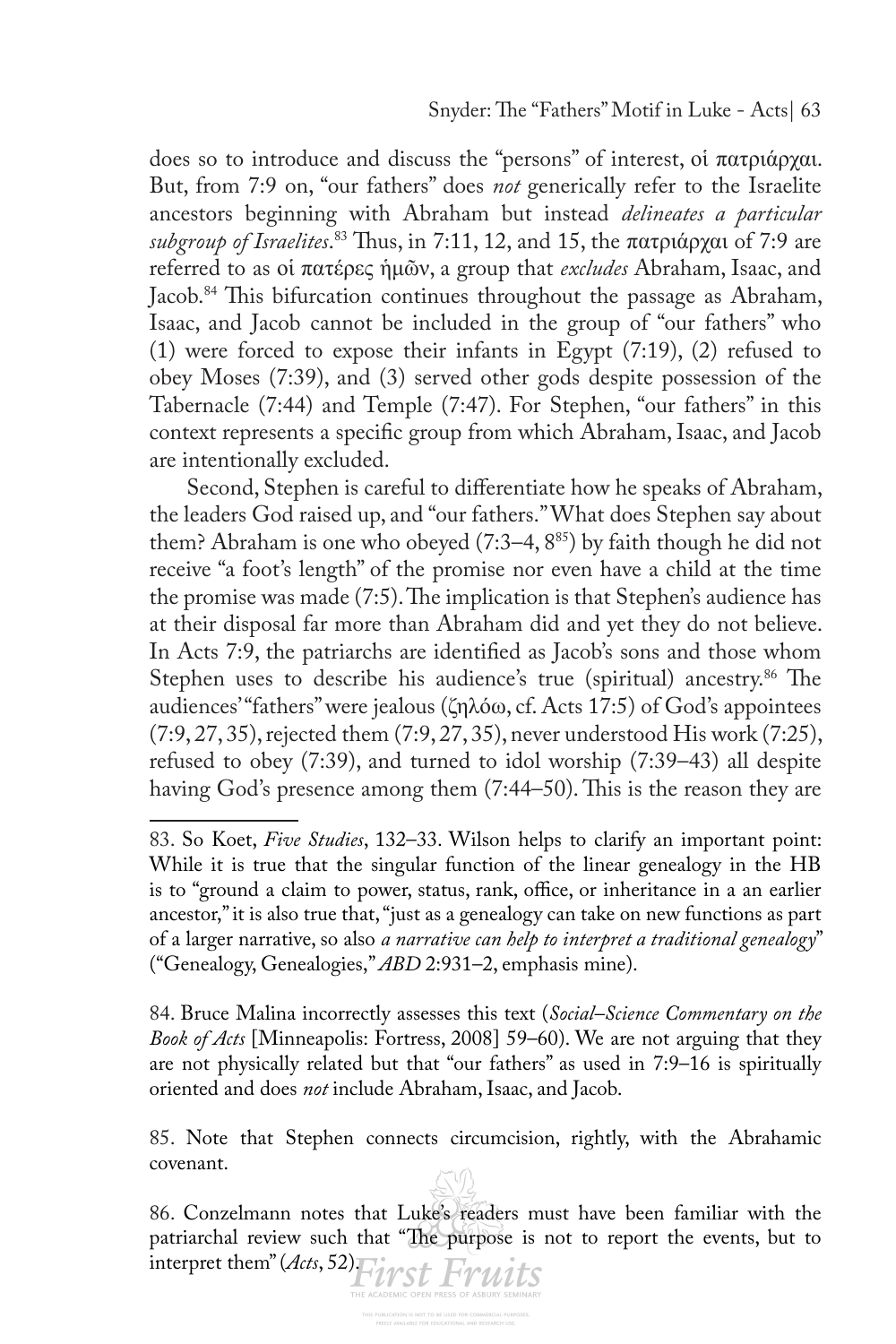both "stif–necked" and "uncircumcised in heart and ears." Richard Pervo notes that "Uncircumcised' (v. 51) recalls v. 8 (covenant of circumcision)"<sup>87</sup> which underscores once again that they are not of the "ancestry" of Abraham but from that of "their fathers." In contrast, the leaders appointed by God grow in favor and wisdom (7:10, cf. Jesus in Luke 2:40, 52), lead God's people to salvation (7:14, cf. Luke 5:32), are mighty in word and deed (7:22, cf. Jesus in Luke 24:19), are rejected by the people (7:9, 27, 35, cf. Jesus in Luke 18–25), and perform signs and wonders (7:36, cf. Jesus in Acts 2:32; 4:30). The main point of Stephen's review then is not on God's work or presence outside the land of Israel<sup>88</sup> (though it does not exclude that element), but on demonstrating that *those opposed to the Jesus movement are living up to their pedigree*. <sup>89</sup> *Te focus is people not places:*  "The purpose of Stephen's recent indictment of their 'ancestors' becomes obvious as Stephen climaxes the challenge that they have repeated their ancestors' crime of rejecting a deliverer."90

Third and finally, Luke fashions Stephen in the role of a prophet and the leaders as "sons of prophet-murderers."91 He accomplishes the latter through (1) calling them as such (7:52), and (2) narrating the murder of Stephen (7:54, 57–58). Note that they were enraged (διαπρίω, cf. Acts 5:33), stopped up their ears in the spirit of Isa 6:8–10, and that they, like their pagan counterparts in Ephesus (19:28), "cry out" (κράζω) with a loud (μέγας) voice at the offense taken over their idol (χειροποίητος), the

89. Pervo observes, "It appears normal for God's people to oppose the prophets" (*Acts*, 180).

90. Keener, *Acts 3:1—14:28*, 1423.

<sup>91.</sup> So Pervo, *Acts*, 192. Cf. Luke 13:34–35 where Jerusalem is referred to by Jesus as "the city that kills the prophets and stones those who are sent to it!" He grimly adds "your house is forsaken." That the leaders did not keep the Law (7:53) is demonstrated by the fact that they murdered Jesus to whom the Law testifed (7:52).



<sup>87.</sup> *Acts,* Hermeneia (Minneapolis: Fortress, 2008), 192.

<sup>88.</sup> The view of J. Julius Scott, Jr., "Stephen's Defense and the World Mission of the People of God," *JETS* 21 (1978): 131–41. Keener notes that this is a signifcant element to the speech, but also recognizes the "rejected ruler" motif is also dominant (*Acts 3:1—14:28*, 1345, 1362, 1364, 1373, 1392, 1399–1401, 1403).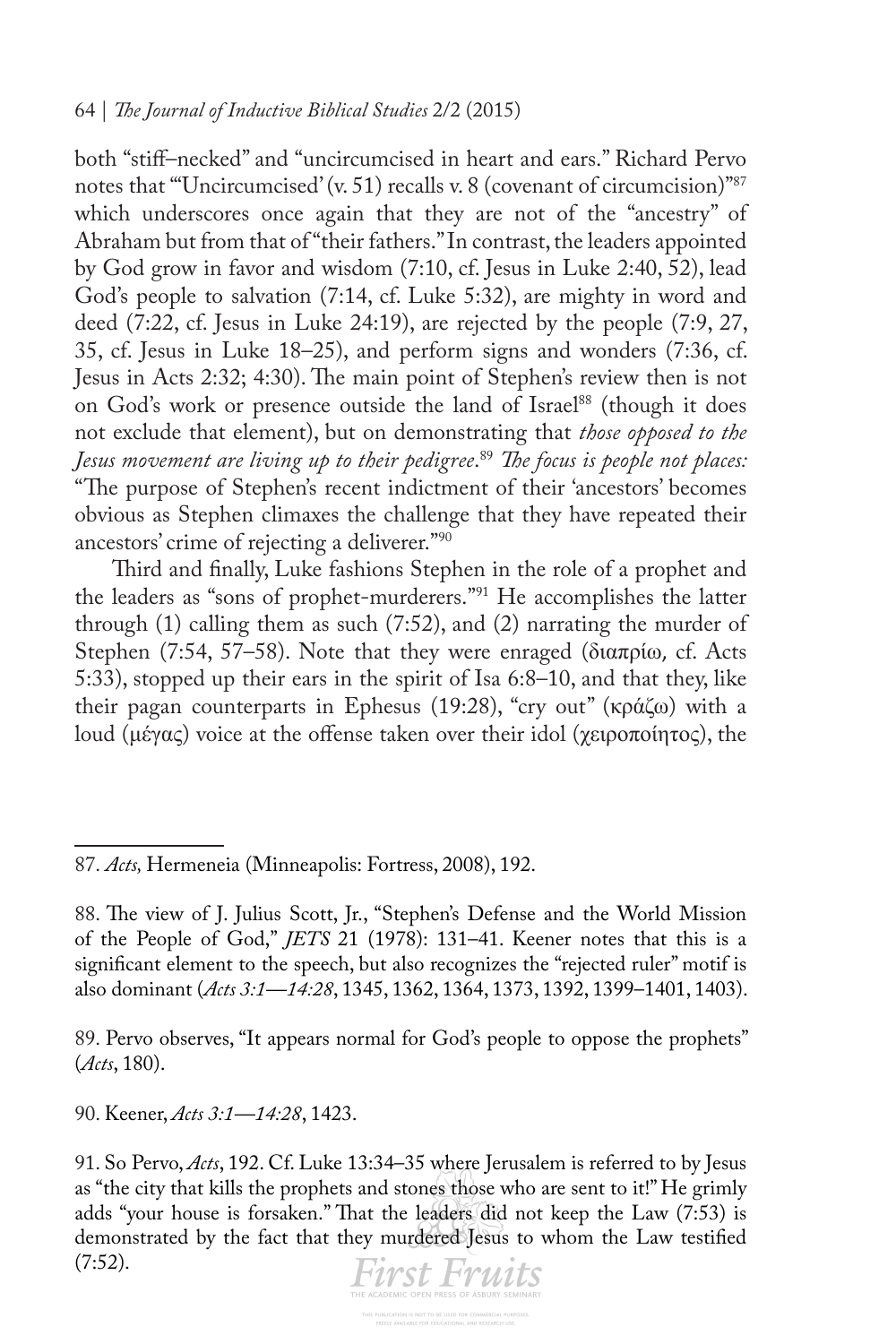Temple  $(7:48).$ <sup>92</sup> They have once again rejected the deliverer–redeemer raised up by God and stand stubbornly against His new work in Jesus. That Stephen is a prophet is evidenced by (1) his prophetic stance in identifying them as "stif–necked"93 and "uncircumcised in heart and ears,"94 and (2) by his "vision"95 in which he uses the stock prophetic phrase ἰδού, θεωρέω (a common feature in Daniel's visions<sup>96</sup> as is the title τὸν υἱὸν τοῦ ἀνθρώπου), and τοὺς οὐρανοὺς διηνοιγμένους (cf. Ezek 1:1).

Thus, Stephen's speech robustly brings together some important elements of the Fathers Motif, i.e., Abraham as "ideal father," the polarization of "ancestries" (Abraham vs. the obdurate), and the centrality of following Jesus over being physical descendants of Abraham. While some have noted this polarization they have not understood its relationship to the Fathers Motif throughout Luke–Acts.

93. Exod 33:3, 5; 34:9; Deut 9:6, 13.

94. Lev 26:41; Jer 6:10; 9:26.

96. Dan 3:27; 4:13; 7:2, 4, 6–7, 9, 11, 13; 8:15.

<sup>92.</sup> Schnabel disputes the view that χειροποίητος indicates idolatry (*Acts*, 384–6). Pao has sufficiently demonstrated the presence of the anti-idol polemic (*Isaianic New Exodus*, 206–8). He rightly observes (n. 74) that the accusations are leveled against the *people*, not the Temple. Thus, the "Hellenistic" versus "Judaistic" Christianity theory is suspect wherein the former supposedly viewed the move from Tabernacle to Temple as a mistake (c.f. Fitzmyer, *Acts*, 383–84; Pervo, *Acts*, 191; Scott, "Stephen's Defense," 133–34). The Temple is an idol only to the people who prefer allegiance to it over the Messiah. Cf. Keener, *Acts 3:1—14:28*, 1405–6, 1417.

<sup>95.</sup> Schnabel notes the error some make (e.g., Tannehill) in thinking that 7:56 is somehow disconnected from the main speech (*Acts*, 362). It is *Luke* who interrupts Stephen to make an editorial comment (7:54–55). In light of the thrust of the speech 7:56 is the climax of Stephen's argument about the identity of Jesus. Whether it is "an alternate state of consciousness" is difficult to say (Malina, *Book of Acts*, 60).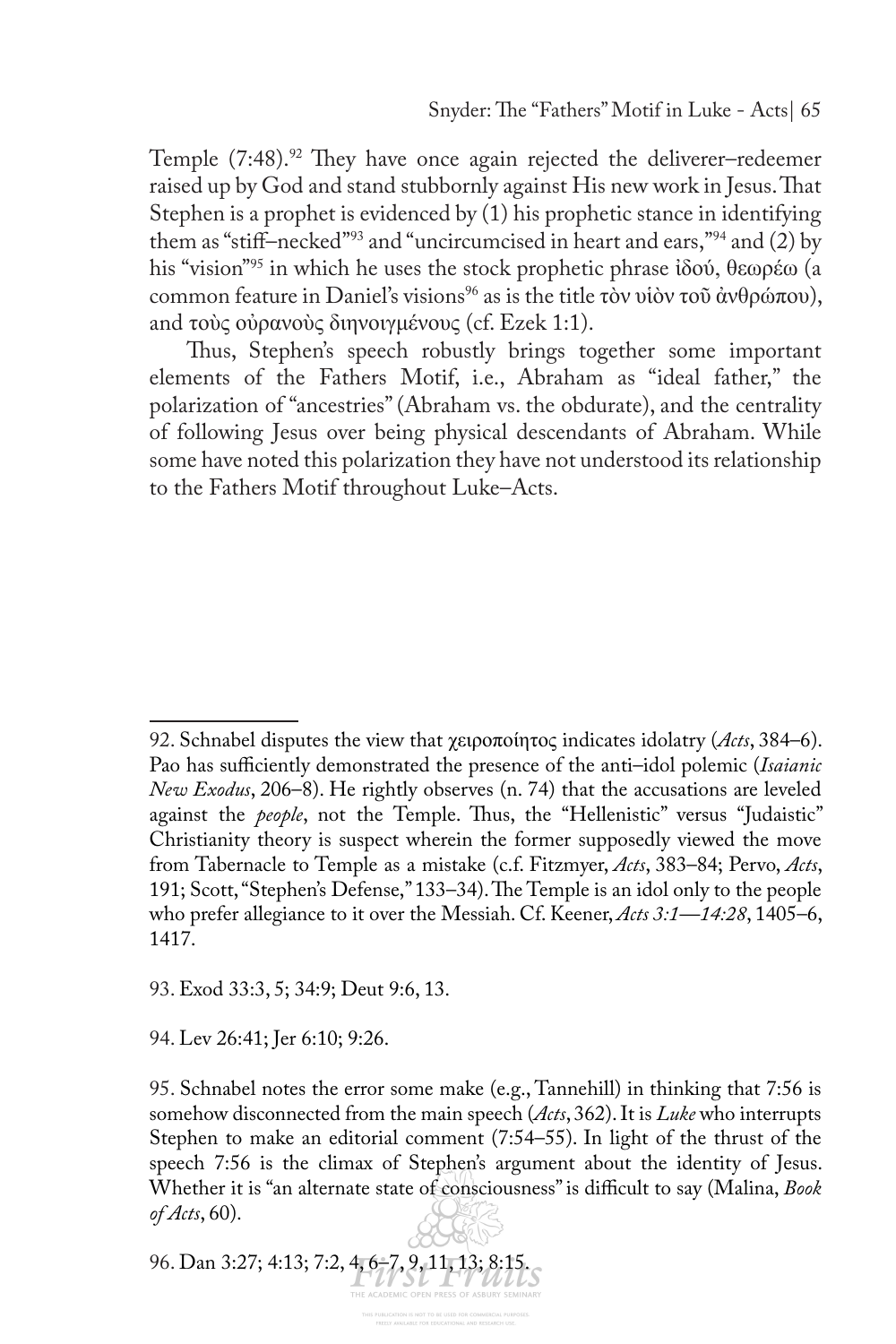#### *Acts 28:23–28*

The ending of Acts has always troubled interpreters, but this is generally based on the assumption that the focus was on Paul.<sup>97</sup> Luke 1:79, 2:32, 24:47 and Acts 1:8 all anticipate the spread of the word to the "ends of the earth," which, as Pao has demonstrated, is equivalent to "the Gentiles."98 Now that the Gospel has reached "the end of the earth" (i.e. Gentiles) and that it has finished its "conquest" of the Roman world,<sup>99</sup> Luke has finished his task.<sup>100</sup> In this light, the final occurrence of the Fathers Motif and its prominent place at the end of Acts should not be surprising. In keeping with his missional practice of "to the Jew especially, and also to the Gentile" (Rom 1:16) throughout Acts, he goes frst to his people. In what ways does the Fathers Motif manifest itself here?

First, we can again discern the polar dimension in Luke's description that "some were being persuaded" (7:24) while others "were disbelieving"; the two "ancestries" are again made manifest. Second, Paul's "judgment"<sup>101</sup> is leveled *against those who disbelieved*, not against the Jewish people as a whole.102 Tat is, Paul's use of *your fathers* must refer to a subgroup or he would be included in his own judgment and elsewhere in Acts, he is

98. *Isaianic New Exodus*, 91–96. But cf. Schnabel, *Acts*, 79–80.

99. Pao, *Isaianic New Exodus*, 147–80.

100. Marguerat, *First Christian Historian*, 205–30.

101. "In the LXX version this passage is not a judgment, but a description of the obduracy of the fathers" (Koet, *Five Studies*, 138; cf. Fitzmyer, *Acts*, 790–91). Marguerat describes it as "the author's theological diagnosis about the relation between Church and Synagogue" (*First Christian Historian*, 221).

102. Fitzmyer, *Acts*, 790–91; Koet, *Five Studies*., 132–33; Graham N. Stanton, "Stephen in Lucan Perspective," in *Studia Biblica 1978: Papers on Paul and*  Other New Testament Authors, ed. Elizabeth A Livingstone (Sheffield: Sheffield Academic Press, 1980), 345–60. First Fruits

<sup>97.</sup> Armin Baum raises some new objections arguing on the basis of ancient historiographical conventions that should be taken seriously. However, he assumes too much regarding the fate of Paul after his trial and posits a "martyrdom culture" on the part of his readers ("Rhetorik des Schweigens? Der unvollständige Schluss der Apostelgeschichte (Act 28, 30–31) im Licht antiker Literaturtheorie und historiographischer Praxis," *ETL* 88 [2012]: 95–128).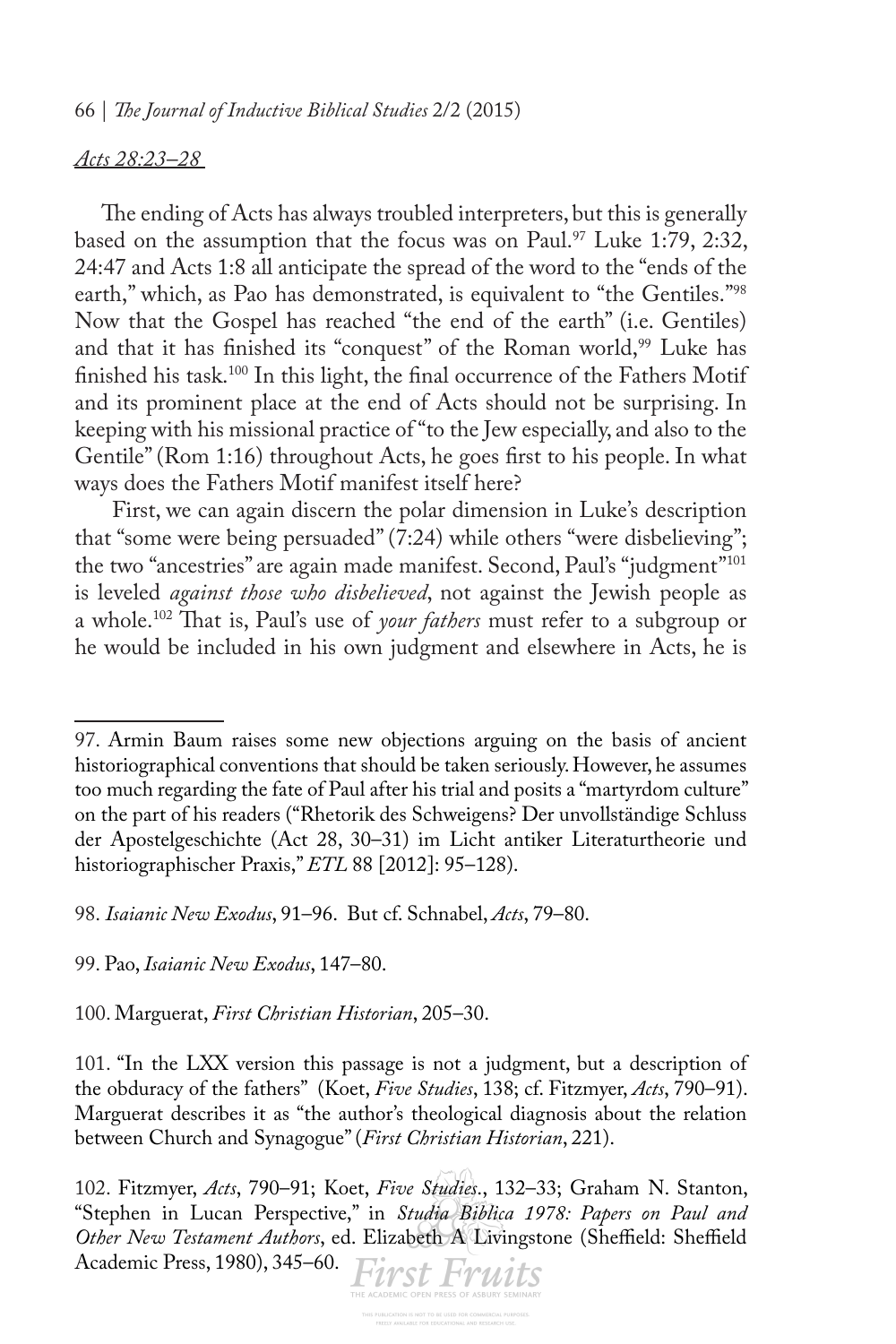perfectly comfortably in identifying with his ethnic identity as Jewish.103 As has been made clear by the previous survey, however, Paul (or rather perhaps Luke<sup>104</sup>) has in mind not physical ancestry, but spiritual. Since this critique of "unbelievers" has its roots in the Jewish prophetic tradition it can not be taken as anti–Jewish.105 Like Stephen's speech, those who believe in Jesus as Messiah are "sons of Abraham." Those who reject Jesus as Messiah are like the leaders of Luke 11, "sons of the prophet-murderers."106 This suggests that it is incorrect to conclude that Paul is issuing a blanket judgment against Jews collectively<sup>107</sup> or that Luke is anti-Jewish.<sup>108</sup>

104. Cf. n. 59.

105. Butticaz's observation on this point is spot on. Not to mention that Qumran was equally critical of their own people and would not be viewed as anti–Jewish (*L'Identité de l'église dans les Actes des Apôtres: de la restauration d'Israël à la conquête universelle*, BZNW 174 [Berlin: De Gruyter, 2011], 468).

106. Marguerat observes that Paul's use of the "Holy Spirit" in speaking to "your fathers" implies that he continues to speak to their descendants, i.e. Paul's audience (*Les Actes des Apôtres (13–28)*, CNT 5b (Genève: Labor et Fides, 2015], 385–86).

107. Marguerat, *First Christian Historian*, 224–26. Cf. Pervo, *Acts*, 681, 685; Conzelmann, *Acts*, 227–28; Joseph B. Tyson, "Rejection By Jews and Turning to the Gentiles: The Pattern of Paul's Mission in Acts," in *Luke-Acts and the Jewish People: Eight Critical Perspectives*, ed. Joseph B. Tyson (Minneapolis: Augsburg, 1988), 124–37; Simon Butticaz, "'Has God Rejected his People?'," 148–64; Robert C. Tannehill, "Rejection By Jews and Turning to the Gentiles: The Pattern of Paul's Mission in Acts," in *Luke–Acts and the Jewish People: Eight Critical Perspectives*, ed. Joseph B. Tyson (Minneapolis: Augsburg, 1988), 83–101.

108. Jack T. Sanders, "The Jewish People in Luke–Acts," in *Luke–Acts and the Jewish People: Eight Critical Perspectives*, ed. Joseph B. Tyson (Minneapolis: Augsburg, 1988), 51–75. To be fair, his designation of Luke's stance toward the "Jews" is that they are "the villains."**First Fruits** 

<sup>103.</sup> Although Simon Butticaz fnds Pauline hope for Israel to be a presented as a "bare minimum" by Luke, he uses the phrase "holy remnant" to describe those Jews who believe in Jesus ("Has God Rejected his People?' (Rom 11:1). The Salvation of Israel in Acts: Narrative Claim of a Pauline Legacy" in *Paul and the Heritage of Israel: Paul's Claim Upon Israel's Legacy in Luke and Acts in the Light of the Pauline Letters*, ed. Daniel Marguerat et al., LNTS [New York: T&T Clark, 2012]), 158, 164.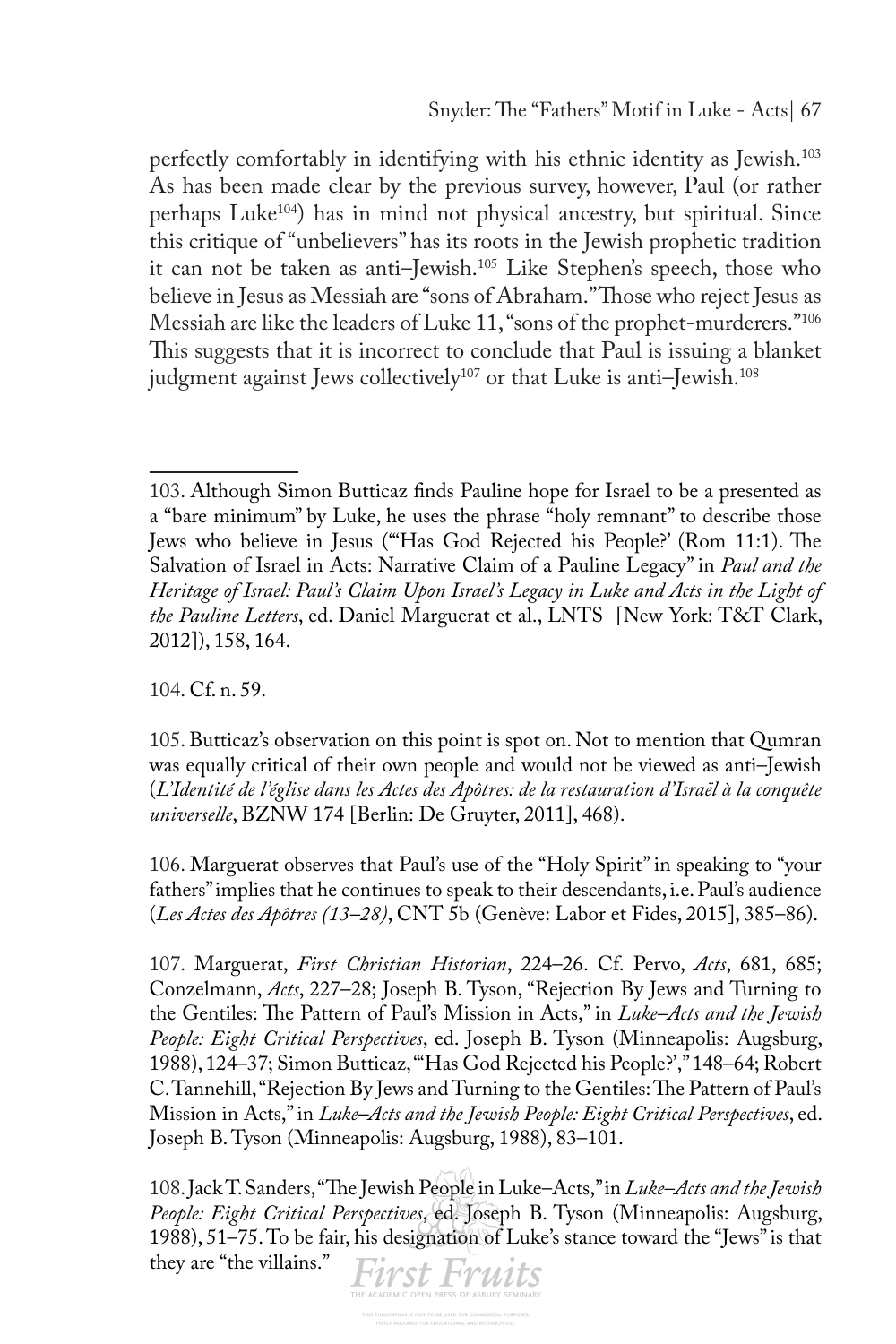# *CONCLUSION OF THE FATHERS MOTIF IN LUKE-ACTS*

Now that our survey of the Fathers Motif in Luke–Acts is complete it is appropriate to revisit the criteria of a motif as they compare to our findings. They are as follows:

| (1) Semblance            | We find the use of similar vocabulary or<br>phrases related to the issue of ancestry that<br>has recognizable traits. Examples include<br>"our fathers," "their fathers," "your fathers,"<br>"sons of," etc.                                                                     |
|--------------------------|----------------------------------------------------------------------------------------------------------------------------------------------------------------------------------------------------------------------------------------------------------------------------------|
| (2) Positional alignment | The motif nearly always occurs in a<br>confrontation or polemical situation in<br>which a response is sought. <sup>109</sup> In the case of<br>John the Baptist's ministry, and Peter's and<br>Stephen's speeches in particular, there was<br>a definite shift in the narrative. |
| (3) Polar dimension      | This was perhaps the most significant<br>characteristic of our findings; there are always<br>two "ancestries" in view.                                                                                                                                                           |
| $(4)$ Tension            | Luke's employment of this motif was intended<br>to cause the reader to reflect at length as to<br>who comprised the people of God. This<br>reflection is provoked by the use of the terms<br>mentioned above in conjunction with the<br>polemical context.                       |
| (5) Schematization       | The amount of repetition speaks for itself.                                                                                                                                                                                                                                      |
| (6) Supporting themes    | This motif is associated with several themes in<br>Luke-Acts. Examples include salvation, the<br>acceptance or rejection of the Word of God,<br>reversal of expectation, repentance-conversion,<br>the restoration of Israel, God's purposes, the                                |

109. A notable exception is the "Sermon on the Plain" where the audience was presumably all "insiders."**First Fruits**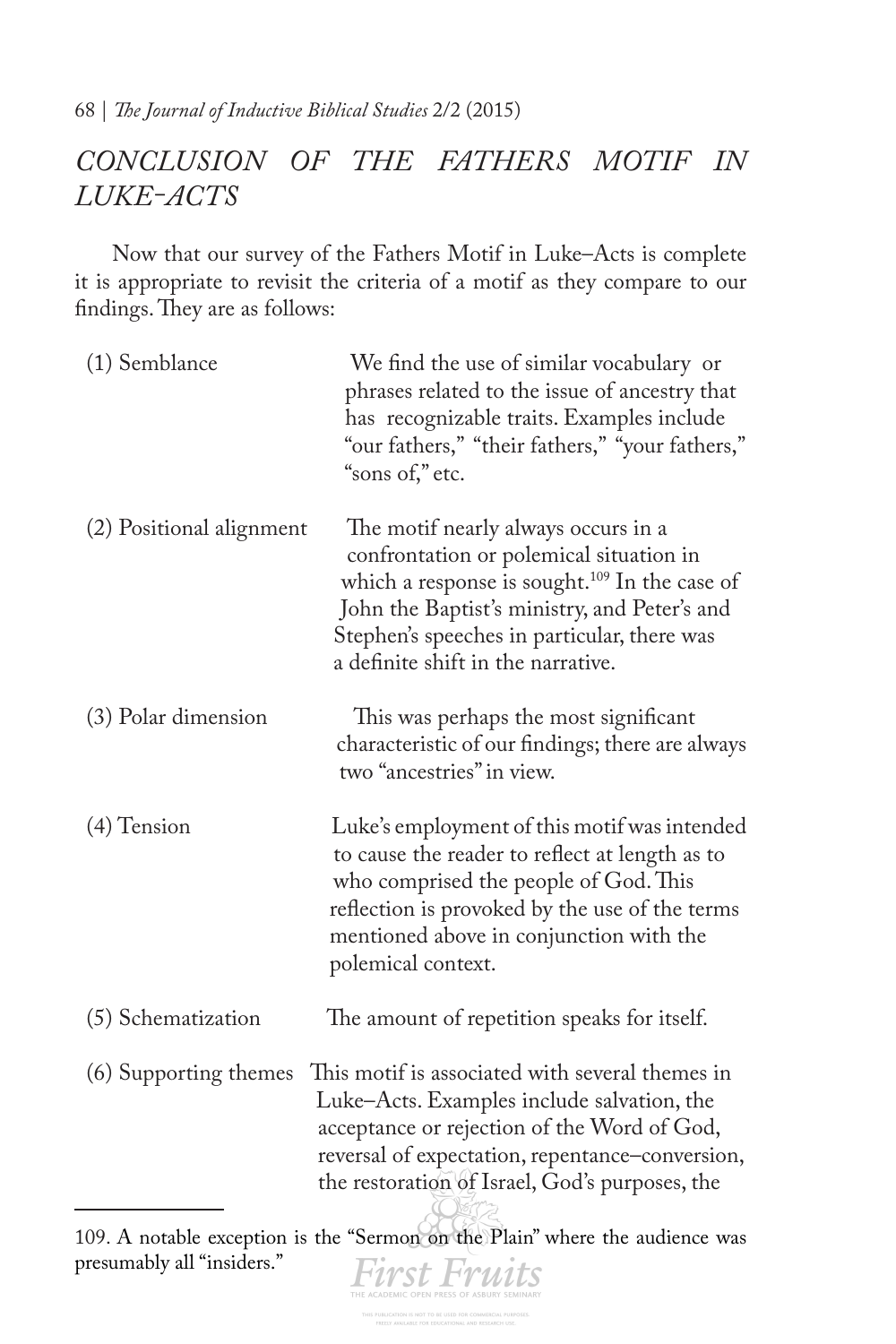|                          | Snyder: The "Fathers" Motif in Luke - Acts 69                                                                                                                                                                                                                                                                                                             |
|--------------------------|-----------------------------------------------------------------------------------------------------------------------------------------------------------------------------------------------------------------------------------------------------------------------------------------------------------------------------------------------------------|
|                          | Holy Spirit, the inclusion of the Gentiles,<br>and the Isaianic New Exodus.                                                                                                                                                                                                                                                                               |
| (7) Textual organization | This motif is introduced as early as Luke 1 in<br>Mary and Zechariah's prophecies regarding<br>Jesus, although these passages were not<br>treated on their own. The motif also occurs<br>significantly at the inauguration of Jesus'<br>public ministry in Luke 3. It reoccurs<br>throughout Luke-Acts and then occurs<br>prominently at the end of Acts. |

# 4. CONCLUSION

We began this study by considering Stephen's and Paul's curious use of "your fathers," wondering who they might be and the signifcance of the terminology. As we have shown, their occurrences ft into a larger literary motif. While I have touched on particular ways that the Fathers Motif enlightens our understanding of Luke–Acts, I would like here to highlight four particularly important ways this study may impact Lucan studies.

First, Luke is very careful to distinguish between two sets of ancestors: the "ideal fathers" (Abraham, Isaac, and Jacob) and the "fathers" who continually resist God's word and appointed leaders. When Luke uses "your fathers" or "their fathers" or related terminology he is always referring to a specifc subgroup of Jews who resist God. When he uses "our fathers" or related terminology, only the context indicates whether he has in mind this former group or that of Abraham, Isaac, and Jacob. *Interpreters must pay attention to this distinction to correctly understand what Luke is communicating*.

Second, because of its association with the theme of the identity of the Messianic people of God, this Fathers Motif is an objective tool used by Luke in framing his defnition. Luke makes clear from the beginning of his Gospel that association to Abraham by physical descent alone is insufficient for salvation and that the Gentile mission was always God's plan.

Third, with regard to Luke's "verdict" on the Jewish people, this motif demonstrates that it is in no way "fnal" nor is it a blanket judgment on the Jewish people in general.110 Rather, he portrays the Jewish unbelievers

People?" 163).

<sup>110.</sup>Butticaz also challenges the "fnality" of this "judgment" but neither does he conclude very much either: "the pronouncements [of judgment] should not be overdrawn, but neither should they be underestimated" ("'Has God Rejected his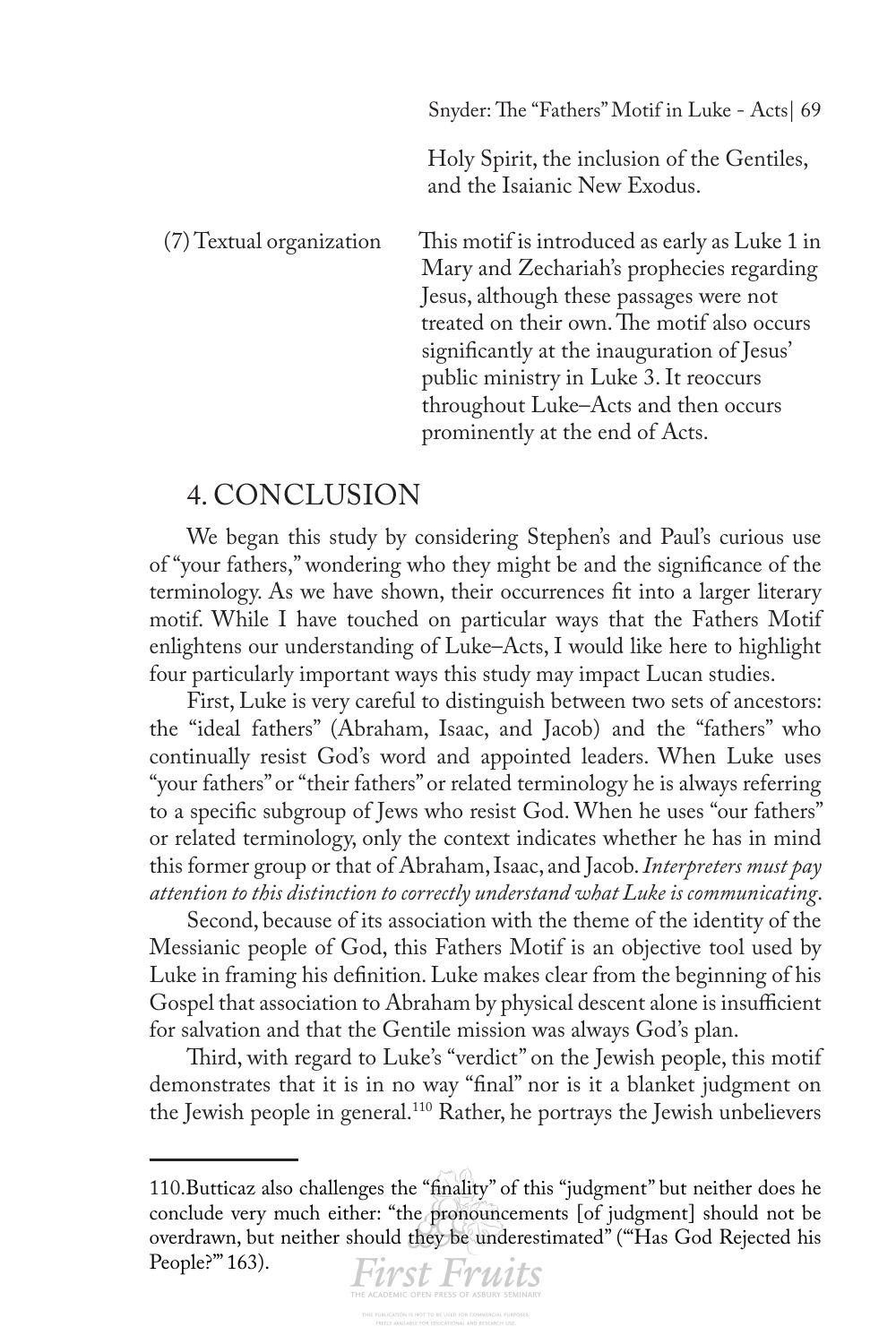as cutting themselves off from God's people (e.g., Acts 3:23, 13:46). The book certainly ends in tension about the general fate of the Jews or Jewish Nation, but interpreting the meaning of that tension depends on its connection to the larger literary motif.

Fourth, Luke does not portray the Jesus movement as ultimately Gentile. "The reader is not encouraged to repudiate his or her origin, but rather to rediscover it as a lost origin."<sup>111</sup> Luke's posture toward the Jewish people includes a call to embrace the faith of Abraham and abandon the obduracy that characterized "their fathers." He does not call them to leave their Jewish identity, but to experience its fullness in the Messiah. These observations move us forward in answering Pervo's provocative question, "if those to whom the promises were addressed have said no, can the Jesus movement be legitimate?"112 We may respond that Luke's use of the Fathers Motif is in part his answer to that question<sup>113</sup> because *the Jesus movement includes Jewish people* and *always intended Gentile inclusion*. The rejection of *some unbelieving* Jews and the inclusion of *some believing* Gentiles does not equate to "Jewish rejection." Furthermore, "Jewish rejection" in the collective sense is anachronistic to apply to the period of Luke's writings.

## 5. IMPLICATIONS

The following are a few modest implications of these findings. First, Luke's emphasis on Abraham as "ideal father" and the primacy of the Abrahamic covenant has a striking resemblance to Paul's "Abrahamic logic" of the Gospel of Jesus Christ (e.g., Romans 4). Additionally, we can identify a connection between Luke's relativization of physical ancestry and Paul's assertion that "a Jew is one inwardly, and circumcision is a matter of the heart, by the Spirit" (Rom 2:29). Moreover, this relativization through the Fathers Motif appears to be his more sophisticated way of stating John's phrase, "You are of your father the devil" ( John 8:44). Without denying diferences in theological perspectives among NT writers, these similarities offer clear points of contact between them. Finally, with regard to the status of ethnic Israel, the Fathers Motif suggests that there may not

111. Marguerat, *First Christian Historian*, 152.

112. Pervo, *Acts*, 681, n 10.

113. "Identifying themes and motifs can help enormously in establishing what a work is about and where its focus lies, and that in turn can be used to eliminate some interpretations and to lend support to others" (Abbott, *Narrative*, 95).